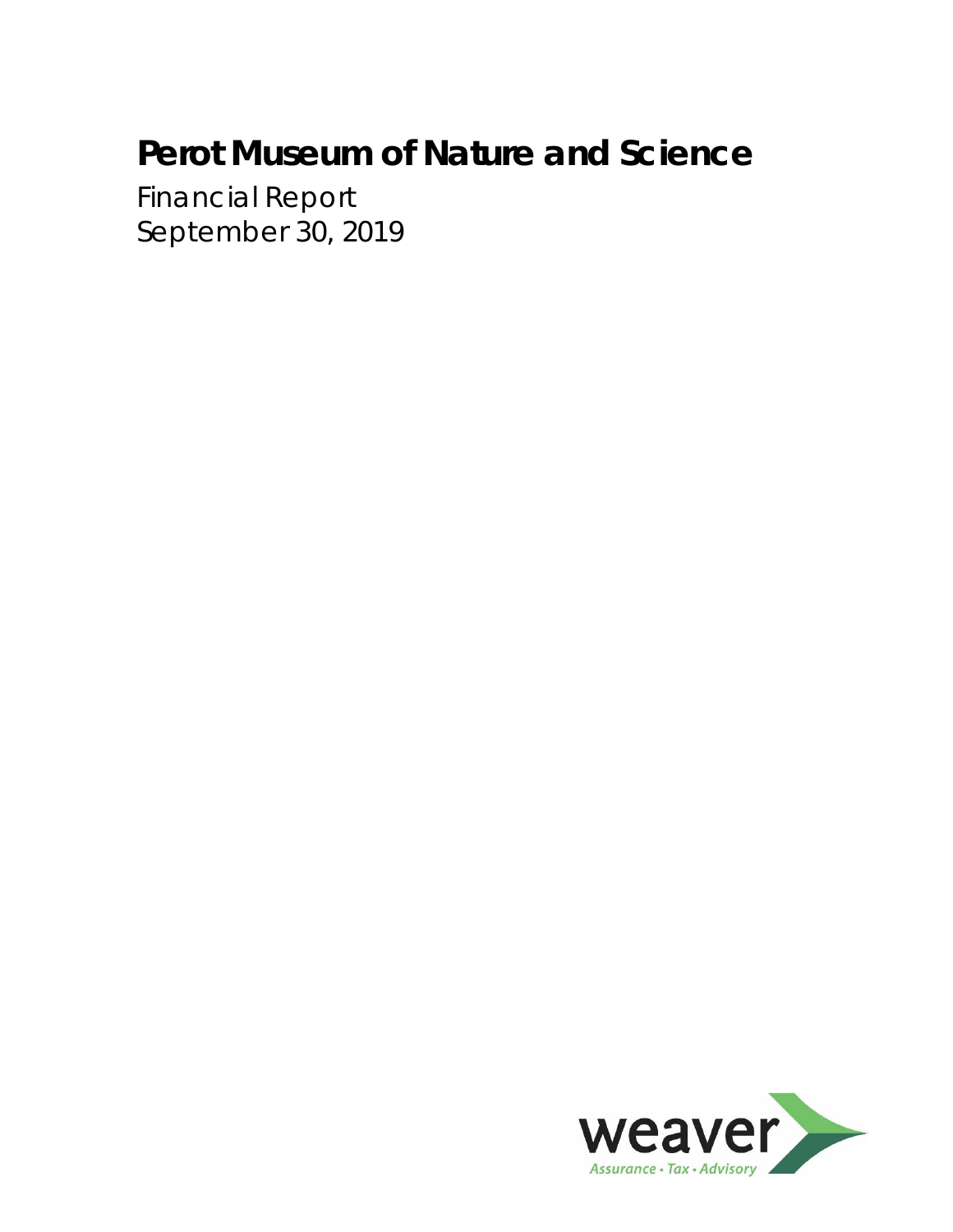# CONTENTS

### Page

| <b>Financial Statement</b> |  |
|----------------------------|--|
|                            |  |
|                            |  |
|                            |  |
|                            |  |
|                            |  |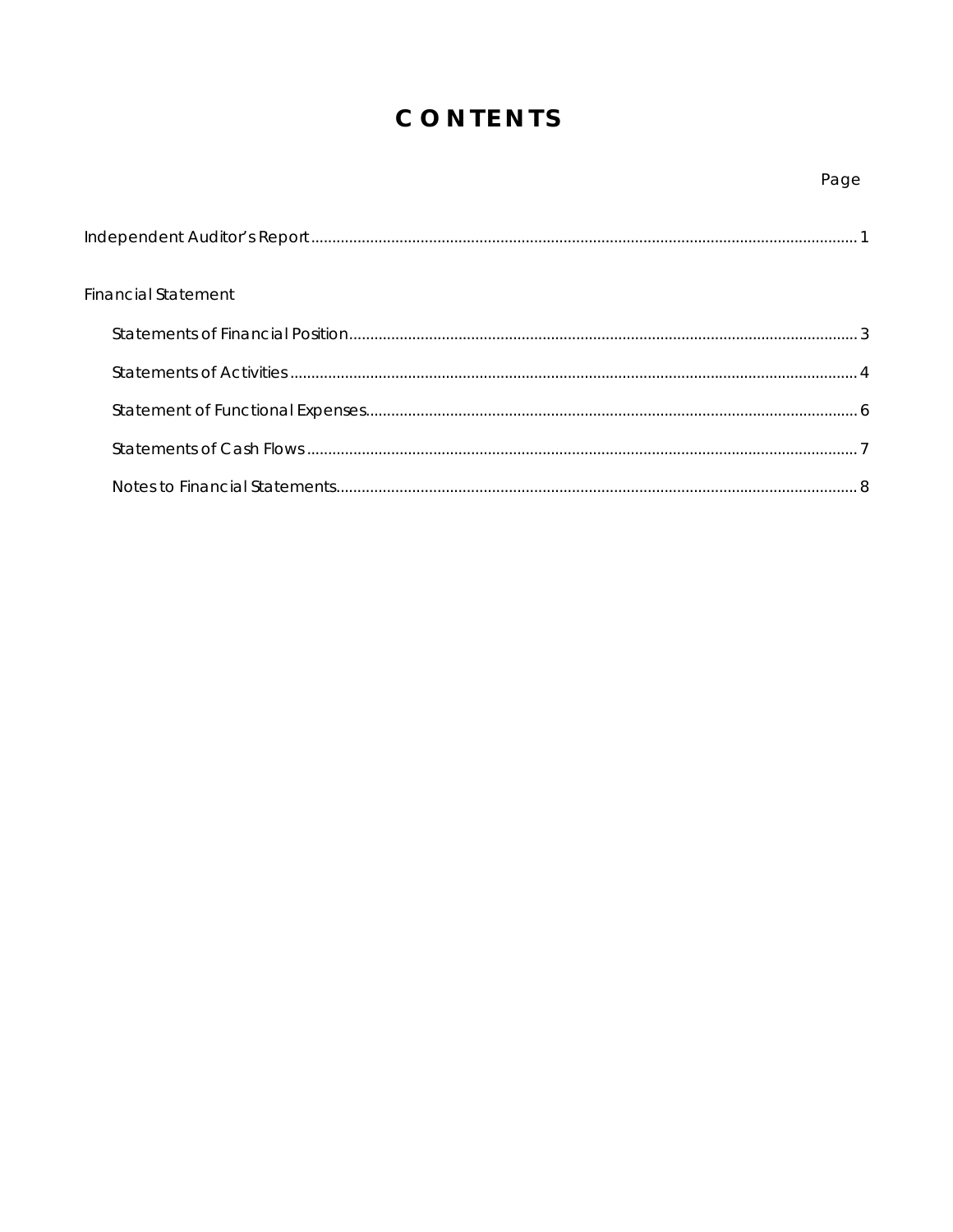

#### **Independent Auditor's Report**

To the Board of Directors of Perot Museum of Nature and Science Dallas, Texas

We have audited the accompanying financial statements of the Perot Museum of Nature and Science (the Museum), which comprise the statements of financial position as of September 30, 2019 and 2018, the related statements of activities and cash flows for the years then ended, the statement of functional expenses for the year ended September 30, 2019, and the related notes to the financial statements.

#### **Management's Responsibility for the Financial Statements**

Management is responsible for the preparation and fair presentation of these financial statements in accordance with accounting principles generally accepted in the United States of America; this includes the design, implementation, and maintenance of internal control relevant to the preparation and fair presentation of financial statements that are free from material misstatement, whether due to fraud or error.

#### **Auditor's Responsibility**

Our responsibility is to express an opinion on these financial statements based on our audits. We conducted our audits in accordance with auditing standards generally accepted in the United States of America. Those standards require that we plan and perform the audits to obtain reasonable assurance about whether the financial statements are free from material misstatement.

An audit involves performing procedures to obtain audit evidence about the amounts and disclosures in the financial statements. The procedures selected depend on the auditor's judgment, including the assessment of the risks of material misstatement of the financial statements, whether due to fraud or error. In making those risk assessments, the auditor considers internal control relevant to the entity's preparation and fair presentation of the financial statements in order to design audit procedures that are appropriate in the circumstances, but not for the purpose of expressing an opinion on the effectiveness of the entity's internal control. Accordingly, we express no such opinion. An audit also includes evaluating the appropriateness of accounting policies used and the reasonableness of significant accounting estimates made by management, as well as evaluating the overall presentation of the financial statements.

We believe that the audit evidence we have obtained is sufficient and appropriate to provide a basis for our audit opinion.

#### **Opinion**

In our opinion, the financial statements referred to above present fairly, in all material respects, the financial position of the Perot Museum of Nature and Science as of September 30, 2019 and 2018, and the changes in its net assets and its cash flows for the years then ended in accordance with accounting principles generally accepted in the United States of America.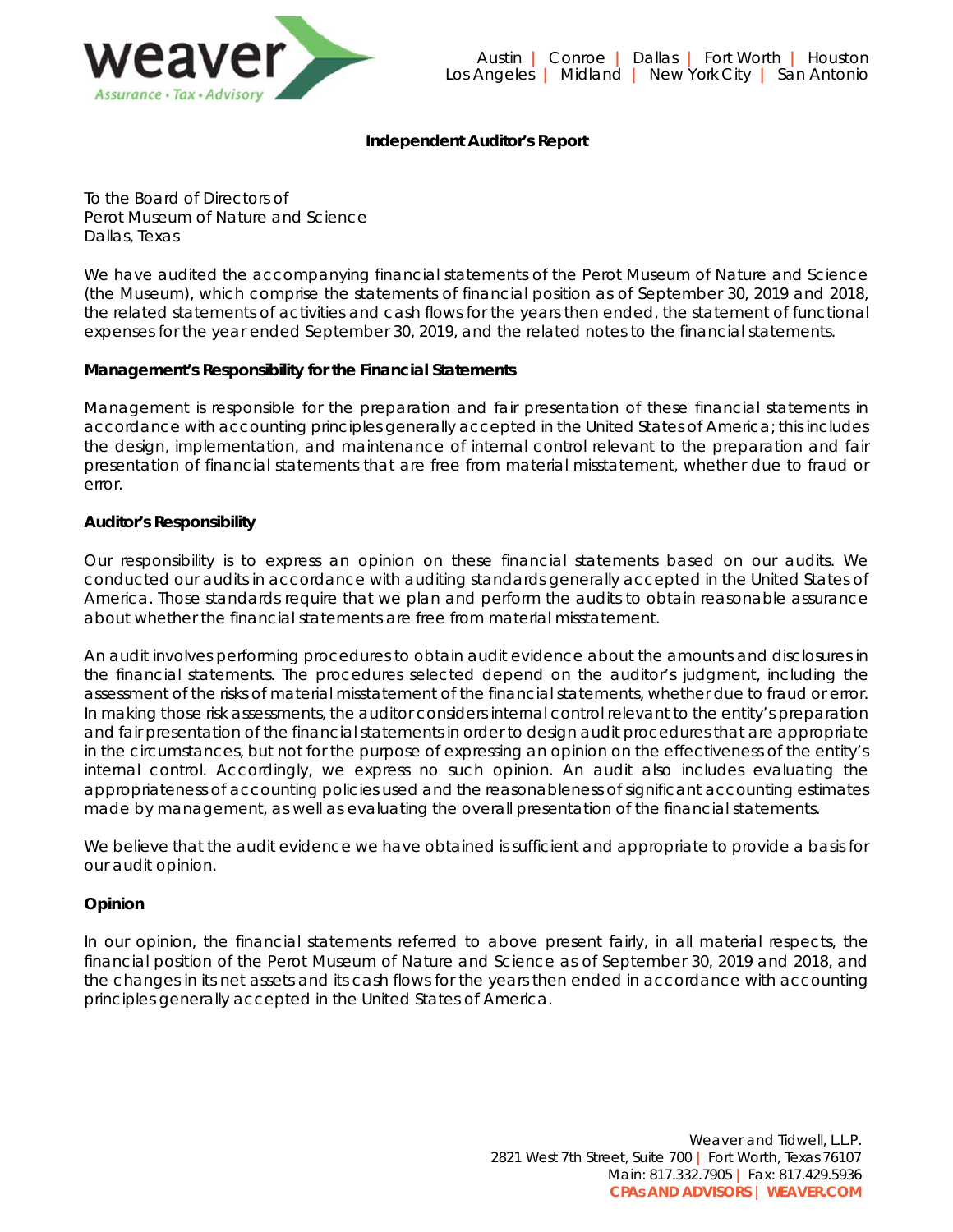The Board of Trustees of Perot Museum of Nature and Science

#### **Emphasis of Matter**

As discussed in Note 2, the Financial Accounting Standards Board issued Accounting Standards Update (ASU) 2016-14, Not-for-Profit Entities (Topic 958) – Presentation of Financial Statements of Not-for-Profit Entities. The update addresses the complexity and understandability of net asset classification, deficiencies in information about liquidity and availability of resources, and the lack of consistency in the type of information provided about expenses and investment return. The ASU has been applied retrospectively to all periods presented. Our opinion is not modified with respect to this matter.

Weaver and Iiduell, L.S.P.

WEAVER AND TIDWELL, L.L.P.

Fort Worth, Texas February 7, 2020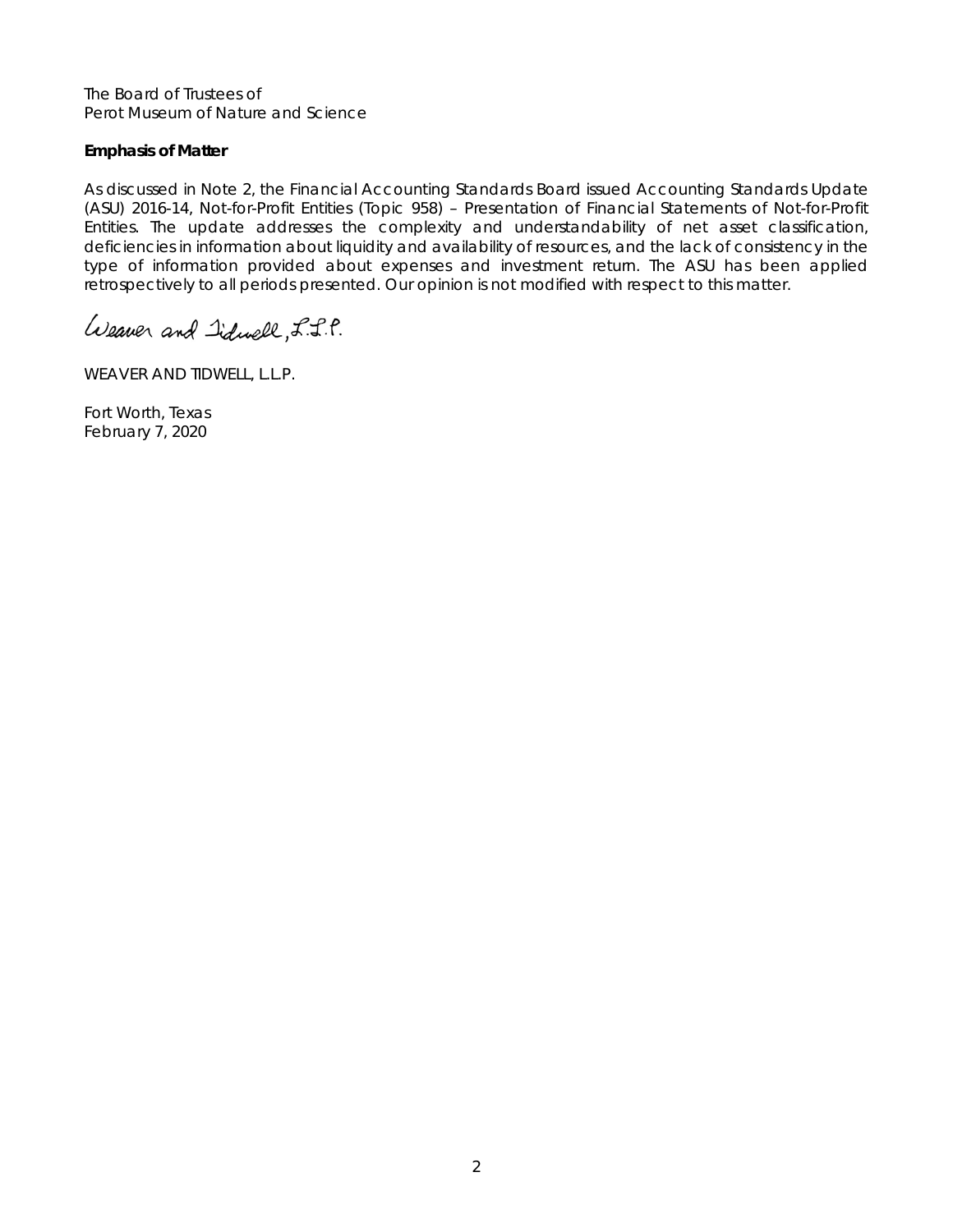Statements of Financial Position September 30, 2019 And 2018

|                                                                                                                                                                                      |    | 2019                                                                       |    | 2018                                                                       |
|--------------------------------------------------------------------------------------------------------------------------------------------------------------------------------------|----|----------------------------------------------------------------------------|----|----------------------------------------------------------------------------|
| <b>ASSETS</b>                                                                                                                                                                        |    |                                                                            |    |                                                                            |
| Cash and cash equivalents<br>Investments<br>Accounts receivable<br>Contributions receivable, net<br>Prepaid expenses and other assets<br>Property and equipment, net of depreciation | \$ | 30,695,369<br>24,031,658<br>307,105<br>6,405,161<br>702,445<br>127,436,867 | \$ | 26,354,917<br>25,432,798<br>457,692<br>7,955,500<br>396,300<br>129,339,660 |
| <b>TOTAL ASSETS</b>                                                                                                                                                                  | -S | 189,578,605                                                                | -S | 189,936,867                                                                |
| <b>LIABILITIES AND NET ASSETS</b>                                                                                                                                                    |    |                                                                            |    |                                                                            |
| <b>LIABILITIES</b><br>Accounts payable and accrued expenses<br>Unearned revenue<br>Note payable, net                                                                                 | \$ | 3,692,240<br>1,046,599<br>2,464,530                                        | \$ | 3,035,698<br>904,000                                                       |
| <b>Total liabilities</b>                                                                                                                                                             |    | 7,203,369                                                                  |    | 3,939,698                                                                  |
| <b>NET ASSETS</b><br>Without donor restrictions<br>With donor restrictions                                                                                                           |    | 158,342,523<br>24,032,713                                                  |    | 161,724,584<br>24,272,585                                                  |
| Total net assets                                                                                                                                                                     |    | 182,375,236                                                                |    | 185,997,169                                                                |
| <b>TOTAL LIABILITIES AND NET ASSETS</b>                                                                                                                                              | \$ | 189,578,605                                                                | \$ | 189,936,867                                                                |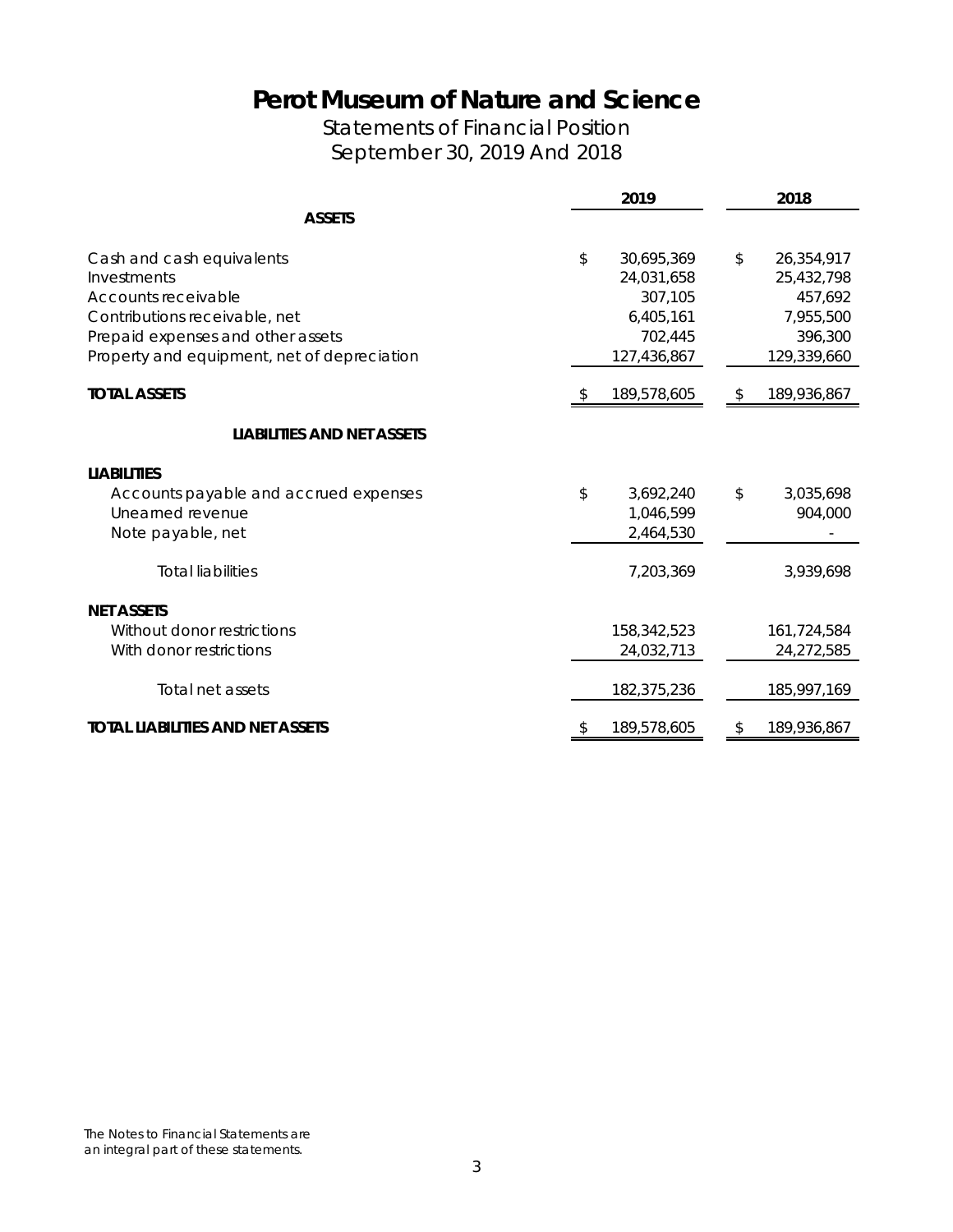Statements of Activities Year Ended September 30, 2019

|                                            | <b>Without Donor</b><br><b>With Donor</b><br><b>Restrictions</b><br><b>Restrictions</b> |               | Total            |                 |
|--------------------------------------------|-----------------------------------------------------------------------------------------|---------------|------------------|-----------------|
| <b>REVENUES AND OTHER SUPPORT</b>          |                                                                                         |               |                  |                 |
| Earned revenues                            |                                                                                         |               |                  |                 |
| General admission fees                     | \$                                                                                      | 9,215,643     | \$               | \$<br>9,215,643 |
| Theater admissions                         |                                                                                         | 955,679       |                  | 955,679         |
| <b>Education programs</b>                  |                                                                                         | 1,849,335     |                  | 1,849,335       |
| Memberships                                |                                                                                         | 937,853       |                  | 937,853         |
| Ancillary and other                        |                                                                                         | 4,845,685     |                  | 4,845,685       |
| Contributions                              |                                                                                         |               |                  |                 |
| Gifts and grants                           |                                                                                         | 4,075,699     | 3,737,570        | 7,813,269       |
| City of Dallas                             |                                                                                         | 683,940       |                  | 683,940         |
| In-kind                                    |                                                                                         | 479,030       | 747,919          | 1,226,949       |
| Special events                             |                                                                                         | 56,413        | 1,061,069        | 1,117,482       |
| Investment income, net                     |                                                                                         | 427,592       | 106,805          | 534,397         |
| Net assets released from restrictions      |                                                                                         | 5,893,235     | (5,893,235)      |                 |
| TOTAL REVENUES AND OTHER SUPPORT           |                                                                                         | 29,420,104    | (239, 872)       | 29,180,232      |
| <b>EXPENSES</b>                            |                                                                                         |               |                  |                 |
| Salaries and benefits                      |                                                                                         | 11,487,655    |                  | 11,487,655      |
| Travel and professional development        |                                                                                         | 388,132       |                  | 388,132         |
| Consultants and professional services      |                                                                                         | 1,617,858     |                  | 1,617,858       |
| Advertising and promotion                  |                                                                                         | 1,542,516     |                  | 1,542,516       |
| Office expenses                            |                                                                                         | 1,114,244     |                  | 1,114,244       |
| Exhibition rental and maintenance          |                                                                                         | 2,354,231     |                  | 2,354,231       |
| <b>Supplies</b>                            |                                                                                         | 1,851,032     |                  | 1,851,032       |
| Occupancy                                  |                                                                                         | 3,844,637     |                  | 3,844,637       |
| Building and equipment maintenance/repairs |                                                                                         | 628,706       |                  | 628,706         |
| <b>TOTAL EXPENSES</b>                      |                                                                                         | 24,829,011    |                  | 24,829,011      |
| <b>CHANGE IN NET ASSETS BEFORE</b>         |                                                                                         |               |                  |                 |
| DEPRECIATION AND AMORTIZATION              |                                                                                         | 4,591,093     | (239, 872)       | 4,351,221       |
| Depreciation and amortization              |                                                                                         | 7,973,154     |                  | 7,973,154       |
| <b>CHANGE IN NET ASSETS</b>                |                                                                                         | (3,382,061)   | (239, 872)       | (3,621,933)     |
| NET ASSETS, beginning of year              |                                                                                         | 161,724,584   | 24,272,585       | 185,997,169     |
| NET ASSETS, end of year                    |                                                                                         | \$158,342,523 | \$<br>24,032,713 | \$182,375,236   |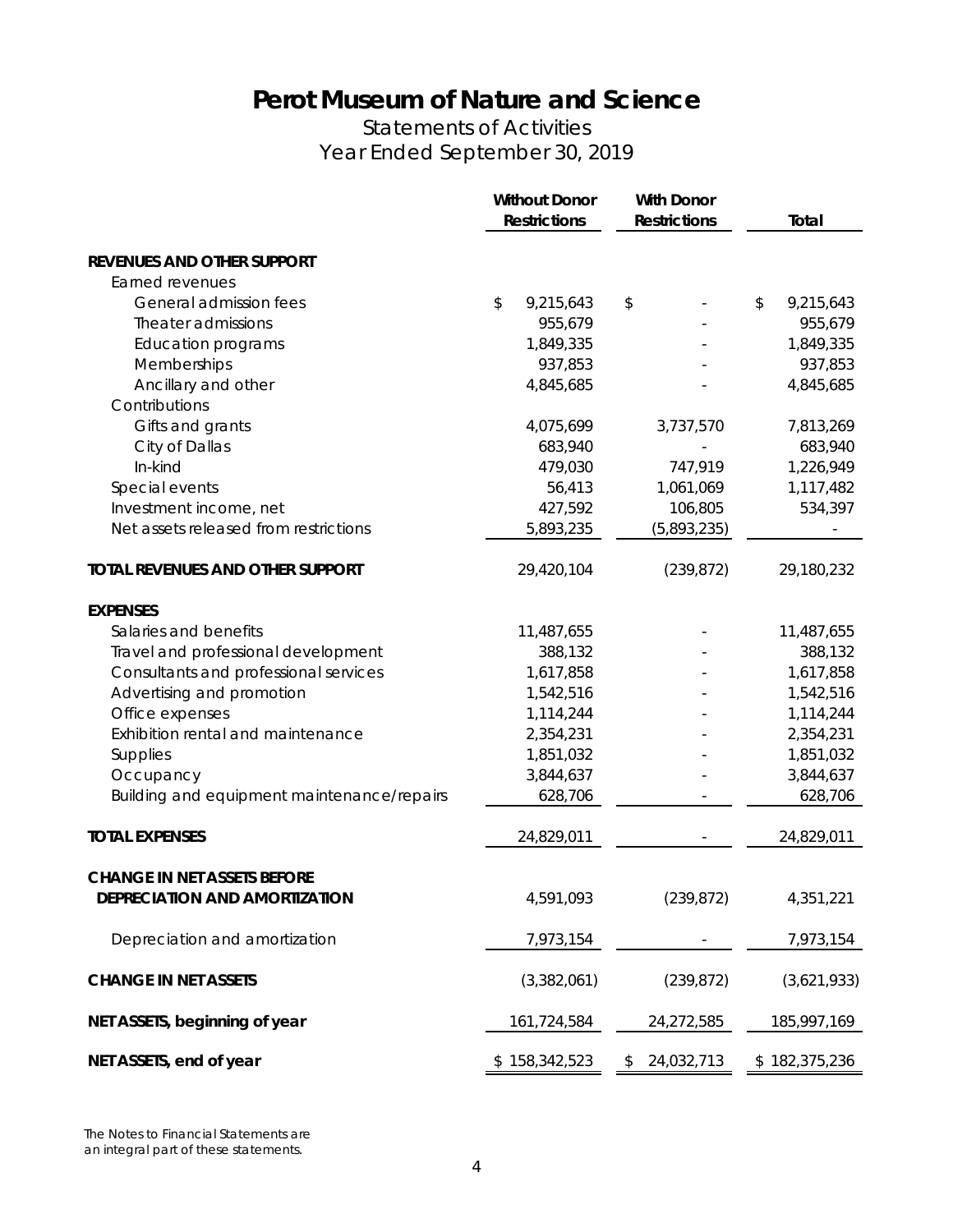Statements of Activities – Continued Year Ended September 30, 2018

|                                            | <b>Without Donor</b><br><b>With Donor</b><br><b>Restrictions</b><br><b>Restrictions</b> |               |    | Total       |                 |
|--------------------------------------------|-----------------------------------------------------------------------------------------|---------------|----|-------------|-----------------|
| <b>REVENUES AND OTHER SUPPORT</b>          |                                                                                         |               |    |             |                 |
| Earned revenues                            |                                                                                         |               |    |             |                 |
| General admission fees                     | \$                                                                                      | 8,516,941     | \$ |             | \$<br>8,516,941 |
| Theater admissions                         |                                                                                         | 1,095,412     |    |             | 1,095,412       |
| <b>Education programs</b>                  |                                                                                         | 1,694,992     |    |             | 1,694,992       |
| Memberships                                |                                                                                         | 825,132       |    |             | 825,132         |
| Ancillary and other                        |                                                                                         | 2,313,404     |    |             | 2,313,404       |
| Contributions                              |                                                                                         |               |    |             |                 |
| Gifts and grants                           |                                                                                         | 3,385,756     |    | 6,847,374   | 10,233,130      |
| City of Dallas                             |                                                                                         | 763,989       |    |             | 763,989         |
| In-kind                                    |                                                                                         | 719,727       |    |             | 719,727         |
| Special events                             |                                                                                         | 54,391        |    | 830,218     | 884,609         |
| Investment income, net                     |                                                                                         | 1,706,069     |    | 574,586     | 2,280,655       |
| Net assets released from restrictions      |                                                                                         | 6,839,531     |    | (6,839,531) |                 |
| <b>TOTAL REVENUES AND OTHER SUPPORT</b>    |                                                                                         | 27,915,344    |    | 1,412,647   | 29,327,991      |
| <b>EXPENSES</b>                            |                                                                                         |               |    |             |                 |
| Salaries and benefits                      |                                                                                         | 10,776,501    |    |             | 10,776,501      |
| Travel and professional development        |                                                                                         | 212,338       |    |             | 212,338         |
| Consultants and professional services      |                                                                                         | 1,500,712     |    |             | 1,500,712       |
| Advertising and promotion                  |                                                                                         | 1,618,692     |    |             | 1,618,692       |
| Office expenses                            |                                                                                         | 1,168,104     |    |             | 1,168,104       |
| Exhibition rental and maintenance          |                                                                                         | 2,105,424     |    |             | 2,105,424       |
| Supplies                                   |                                                                                         | 1,641,622     |    |             | 1,641,622       |
| Occupancy                                  |                                                                                         | 3,713,371     |    |             | 3,713,371       |
| Building and equipment maintenance/repairs |                                                                                         | 649,714       |    |             | 649,714         |
| <b>TOTAL EXPENSES</b>                      |                                                                                         | 23,386,478    |    |             | 23,386,478      |
| <b>CHANGE IN NET ASSETS BEFORE</b>         |                                                                                         |               |    |             |                 |
| DEPRECIATION AND AMORTIZATION              |                                                                                         | 4,528,866     |    | 1,412,647   | 5,941,513       |
| Depreciation and amortization              |                                                                                         | 7,661,669     |    |             | 7,661,669       |
| <b>CHANGE IN NET ASSETS</b>                |                                                                                         | (3, 132, 803) |    | 1,412,647   | (1,720,156)     |
| NET ASSETS, beginning of year              |                                                                                         | 164,857,387   |    | 22,859,938  | 187,717,325     |
| NET ASSETS, end of year                    |                                                                                         | \$161,724,584 | \$ | 24,272,585  | \$185,997,169   |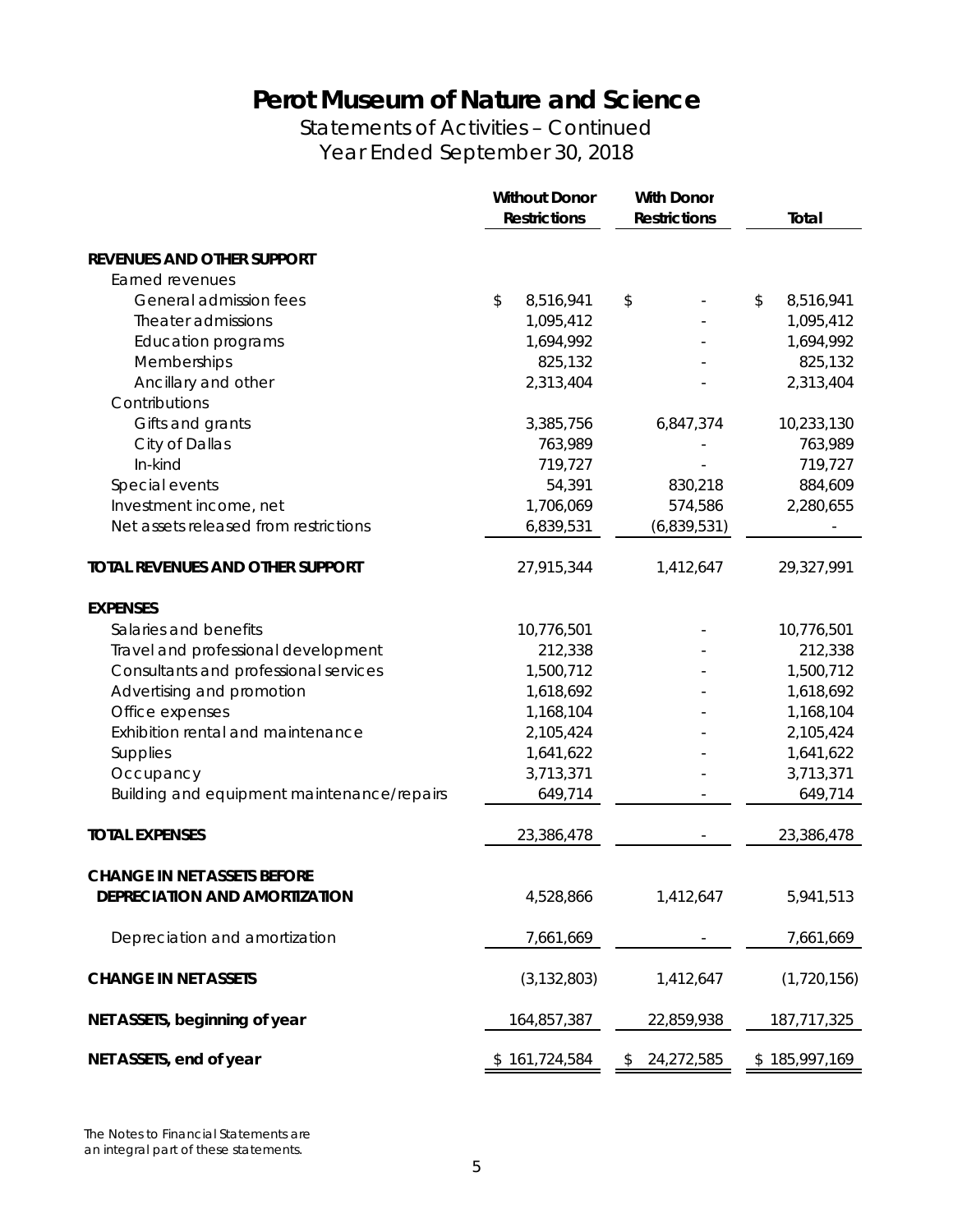Statement of Functional Expenses Year Ended September 30, 2019

|                                            |             | <b>Program Services</b> |                              | Total                     | <b>Supporting Services</b> | Total               |                               |             |                        |                   |
|--------------------------------------------|-------------|-------------------------|------------------------------|---------------------------|----------------------------|---------------------|-------------------------------|-------------|------------------------|-------------------|
|                                            | Exhibitions | Education               | <b>Scientific Activities</b> | <b>Theater Operations</b> | <b>Facilities</b>          | Program<br>Expenses | General and<br>Administration | Fundraising | Supporting<br>Expenses | Total<br>Expenses |
| Salaries and benefits                      | 2.642.881   | 1.319.558               | 819.044                      | 121,408                   | 1.527.939                  | 9,430,830           | 598,430                       | 1,458,395   | 2,056,825              | 11,487,655        |
| Travel and professional development        | 103,355     | 52,797                  | 52,504                       | 4.560                     | 19.059                     | 232,275             | 123,929                       | 31,928      | 155,857                | 388,132           |
| Consultants and professional services      | 500,664     | 73,001                  | 32,455                       | 6,255                     | 21,731                     | 634,106             | 440,554                       | 543,198     | 983,752                | 1,617,858         |
| Advertising and promotion                  | 746,371     | 633,268                 | 112,212                      |                           |                            | 1,491,851           |                               | 50,665      | 50,665                 | 1,542,516         |
| Office expenses                            | 3.441       | 22,139                  | 482                          |                           | 1.017.493                  | 1,043,555           | 66,077                        | 4.612       | 70,689                 | 1,114,244         |
| Exhibition rental and maintenance          | 1,952,581   | 39,183                  | 55,770                       | 273.818                   | 7,964                      | 2,329,316           | 24,915                        |             | 24,915                 | 2,354,231         |
| Supplies                                   | 654.490     | 500,253                 | 47,250                       | 71,485                    | 108,896                    | 1,382,374           | 84,065                        | 384,593     | 468,658                | 1,851,032         |
| Occupancy                                  |             |                         |                              |                           | 3,671,318                  | 3,671,318           | 173,319                       |             | 173,319                | 3,844,637         |
| Building and equipment maintenance/repairs |             |                         |                              |                           | 628,706                    | 628,706             |                               |             |                        | 628,706           |
| Total expenses before depreciation         | 6,603,783   | 5,640,199               | 1,119,717                    | 477,526                   | 7,003,106                  | 20,844,331          | 1,511,289                     | 2,473,391   | 3,984,680              | 24,829,011        |
| Depreciation                               | 3,716,184   | 31,170                  | 33,063                       | 64,686                    | 4,024,019                  | 7,869,122           | 103,785                       | 247         | 104,032                | 7,973,154         |
| <b>TOTAL EXPENSES</b>                      | 10,319,967  | 5,671,369               | 1,152,780                    | 542,212                   | 11,027,125                 | \$28,713,453        | 1,615,074                     | \$2.473.638 | 4,088,712              | 32,802,165        |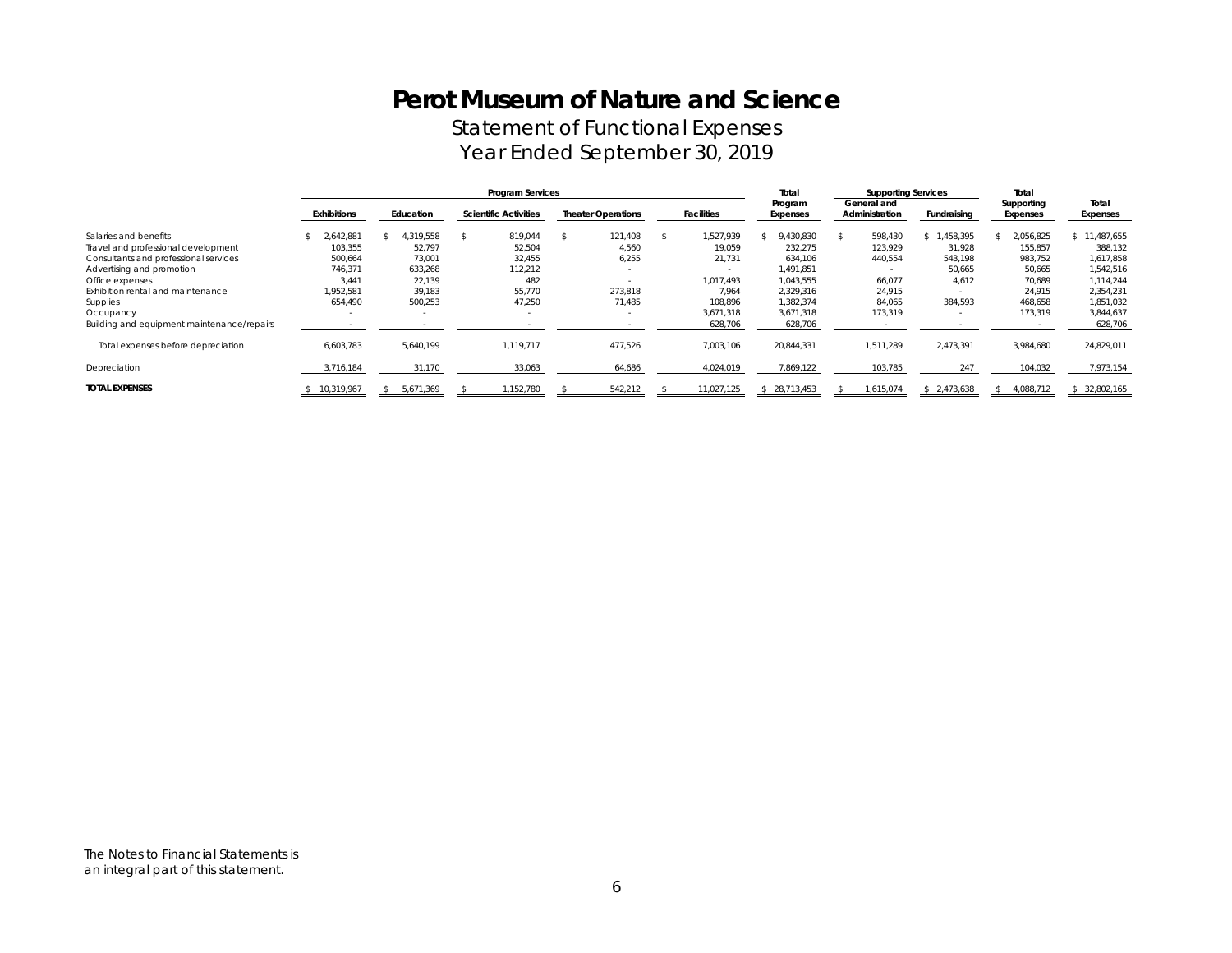Statements of Cash Flows Years Ended September 30, 2019 And 2018

|                                                      | 2019              | 2018              |
|------------------------------------------------------|-------------------|-------------------|
| <b>CASH FLOWS FROM OPERATING ACTIVITIES</b>          |                   |                   |
| Change in net assets                                 | \$<br>(3,621,933) | \$<br>(1,720,156) |
| Adjustments to reconcile change in net assets to net |                   |                   |
| cash provided by operating activities                |                   |                   |
| Unrealized loss (gain) on investments                | 71,715            | (2, 128, 246)     |
| Realized (gain) loss on investments                  | (831)             | 167,592           |
| (Gain) loss on disposal of property and equipment    | (1,420,527)       | 1,063,199         |
| Depreciation and amortization                        | 7,973,154         | 7,661,669         |
| Change in accounts receivable                        | 150,587           | 26,606            |
| Change in contributions receivable                   | 1,550,339         | (1,476,656)       |
| Change in prepaid expenses and other assets          | (306, 145)        | 1,155,617         |
| Change in accounts payable and accrued expenses      | 656,542           | (37,613)          |
| Change in unearned revenue                           | 142,599           | 92,797            |
| Net cash provided by operating activities            | 5,195,500         | 4,804,809         |
| <b>CASH FLOWS FROM INVESTING ACTIVITIES</b>          |                   |                   |
| Purchase of investments                              | (6, 758, 375)     | (465, 047)        |
| Sale of investments                                  | 8,088,631         | 3,132,891         |
| Proceeds from sale of property and equipment         | 1,500,000         |                   |
| Purchase of property and equipment                   | (6,685,304)       | (4, 779, 471)     |
| Net cash used in investing activities                | (3,855,048)       | (2, 111, 627)     |
| <b>CASH FLOWS FROM FINANCING ACTIVITIES</b>          |                   |                   |
| Proceeds from issuance of note payable               | 3,000,000         |                   |
| Net cash provided by financing activities            | 3,000,000         |                   |
| Increase in cash and cash equivalents                | 4,340,452         | 2,693,182         |
| CASH AND CASH EQUIVALENTS, beginning of year         | 26,354,917        | 23,661,735        |
| CASH AND CASH EQUIVALENTS, end of year               | \$<br>30,695,369  | \$<br>26,354,917  |

The Notes to Financial Statements are an integral part of these statements.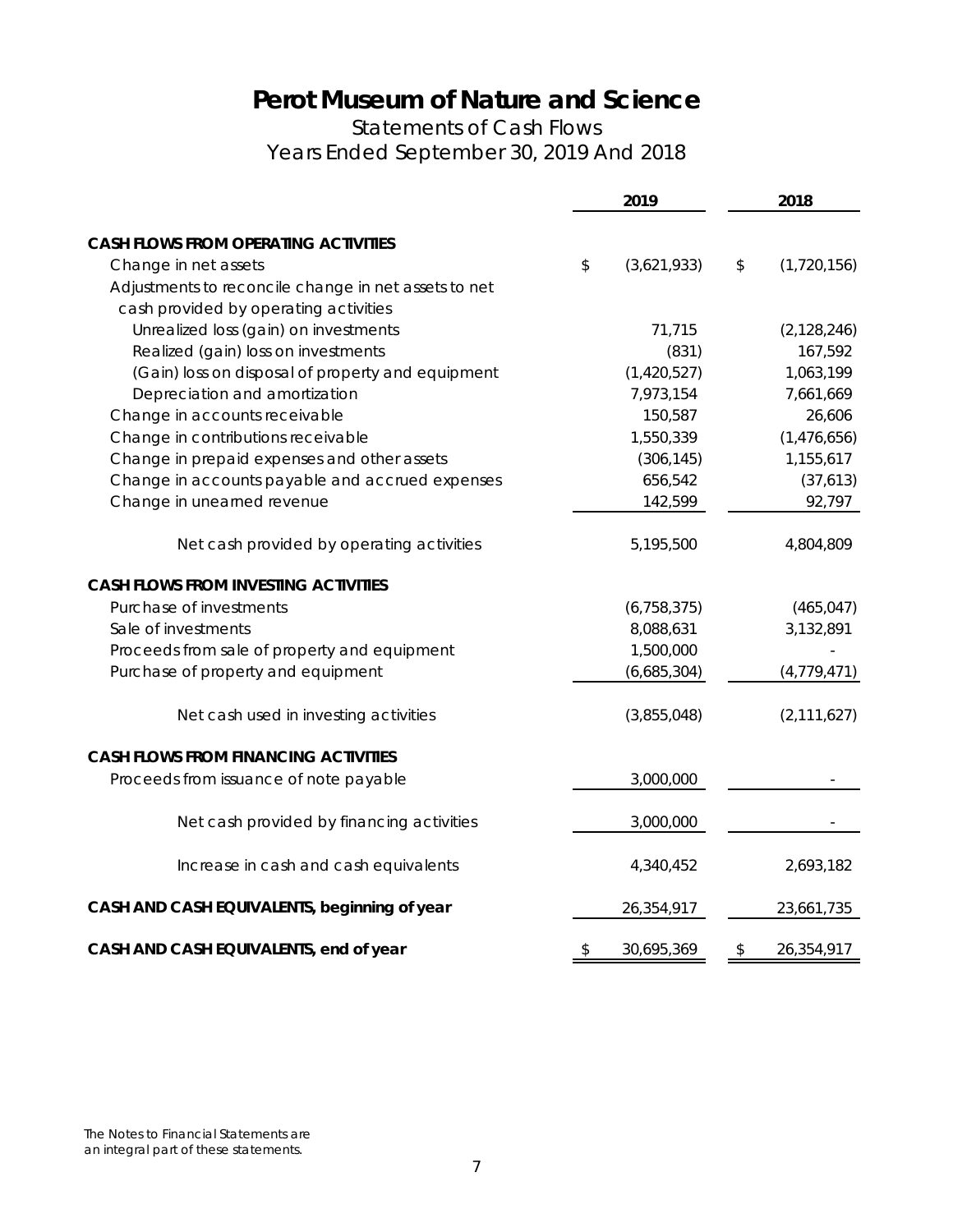Notes to Financial Statements

### **Note 1. Purpose of Organization**

#### **Purpose**

The Perot Museum of Nature and Science (the Museum or Organization), formerly known as the Museum of Nature and Science, is a Texas not-for-profit corporation organized to inspire minds through nature and science. The Museum was founded in 1936 as part of the Texas Centennial and was one of the first natural history museums in the region. It is the only public collections-based, research driven, natural history museum in the region.

In June 2006, the Museum acquired the net assets of the Southwest Museum of Science and Technology (The Science Place). The Science Place was founded in 1946 as the Dallas Health Museum and is one of the oldest science museums in the nation. In October 2006, the Museum acquired the net assets of the Dallas Children's Museum. In December 2012, the Museum moved from its original facility in Fair Park which was provided by the City of Dallas to a newly constructed facility in Downtown Dallas' Victory Park area. The new facility, known as the Perot Museum of Nature and Science, is an 180,000 square foot, state-of-the-art exhibit and education space which includes 11 permanent exhibit halls, six learning labs/classrooms, a temporary exhibit hall, a 3D digital theater, auditorium, museum shop, cafe and outdoor science park. The Museum has retained the use of the Nature Building at Fair Park for its paleontology lab, collections storage, and outreach educational staff.

In 1993, operation of the Museum was transferred from the City of Dallas (which owns the building in Dallas at Fair Park and a portion of the collections). The City of Dallas continues to support the Museum with direct support of \$683,940 in 2019 and \$763,989 in 2018, plus contributed utilities and maintenance of approximately \$58,000 in 2019 and 2018, respectively. Additional support in the form of in-kind lease rent is contributed each year (Note 12).

### **Note 2. Summary of Significant Accounting Policies**

A summary of the significant accounting policies consistently applied in the preparation of the accompanying financial statements are as follows:

### **Basis of Accounting**

The accompanying financial statements of the Organization have been prepared on the accrual basis of accounting in accordance with accounting principles generally accepted in the United States of America (GAAP), which recognizes revenues when earned and expenses when incurred.

#### **Use of Estimates**

Management uses estimates and assumptions in preparing the financial statements. Those estimates and assumptions may affect the reported amounts of assets and liabilities, the disclosure of contingent assets and liabilities, and the reported revenues and expenses. Significant estimates include but are not limited to the fair value of investments, allowance and discount on contributions receivable and estimated useful lives of property and equipment.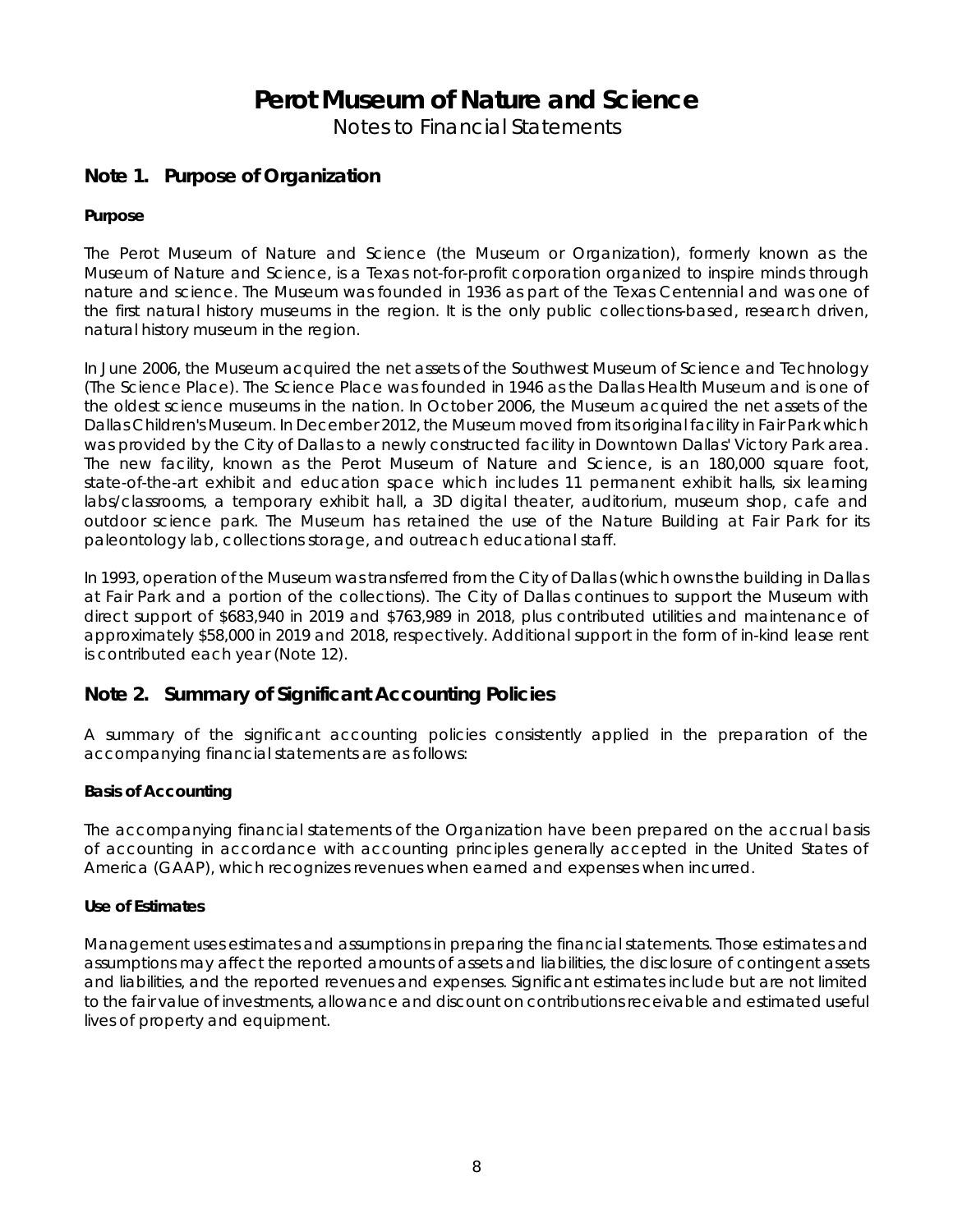Notes to Financial Statements

#### **Basis of Presentation**

The Organization presents its financial statements in accordance with Financial Accounting Standards Board (FASB), Accounting Standards Codification (ASC) 958 Not-for-Profit Entities. Under FASB ASC 958-205, the Organization is required to report information regarding its financial position and activities according to two classes of net assets: net assets without donor restrictions and net assets with donor restrictions. Net assets, revenues, expenses, gains and losses are classified based on the existence or absence of donor imposed restrictions. Accordingly, net assets and changes therein are classified and reported as follows:

- Net Assets Without Restrictions Net assets that are not subject to donor-imposed stipulations. Restricted contributions received and released in the current year will be reported as activity between the applicable classes of assets.
- Net Assets With Restrictions Net assets with restrictions include net assets subject to donor-imposed stipulations that may or will be met by actions of the Organization and/or the passage of time to be used generally for capital expenditures and program support. Net assets with restrictions also include net assets subject to donor-imposed stipulations that will never lapse, thus requiring the funds to be retained permanently. Generally, the donors of these assets permit the Museum to use all or part of the income earned on related investments for general or specific purposes, including program support.

Revenues are reported as increases in net assets without restriction unless use of the related assets is limited by donor-imposed restrictions. Expenses are reported as decreases in net assets without restriction. Gains and losses on investments and other assets or liabilities are reported as increases or decreases in net assets without restriction unless their use is restricted by explicit donor stipulation or by law. Expirations of net assets with restriction (i.e., the donor-stipulated purpose has been fulfilled and/or the stipulated time period has elapsed) are reported as reclassifications between the applicable classes of net assets.

#### **Revenue Recognition**

Support arising from donated services, goods, or capital equipment is recorded as both revenues and as an expense or asset based on the fair value at the date of the donation.

Revenue from the sale of tickets to the public, reservations for school programs, and tickets to the theater for dates after the end of the year is deferred as unearned revenue. Membership revenues are recognized ratably over the terms of the memberships. Amounts included in ancillary and other revenues include facilities rentals, café revenues, gift shop revenues, and parking revenues for which revenue is recognized in accordance with agreements and contracts.

A substantial number of unpaid volunteers have made significant contributions of their time to develop the Museum's programs, principally in board activities, scientific laboratories, and educational programs. The value of this contributed time is not reflected in these financial statements because it does not meet criteria for recognition under the GAAP.

#### **Cash and Cash Equivalents**

The Museum considers cash and cash equivalents to be cash on hand, money market accounts, and all highly liquid investments purchased with an initial maturity of three months or less. Cash and cash equivalents are reported at cost which approximates fair value. The Organization maintains cash balances at various financial institutions, which at times may exceed federally insured limits. The Organization has not experienced any losses in such accounts and believes it is not exposed to any significant credit risk on cash and cash equivalents.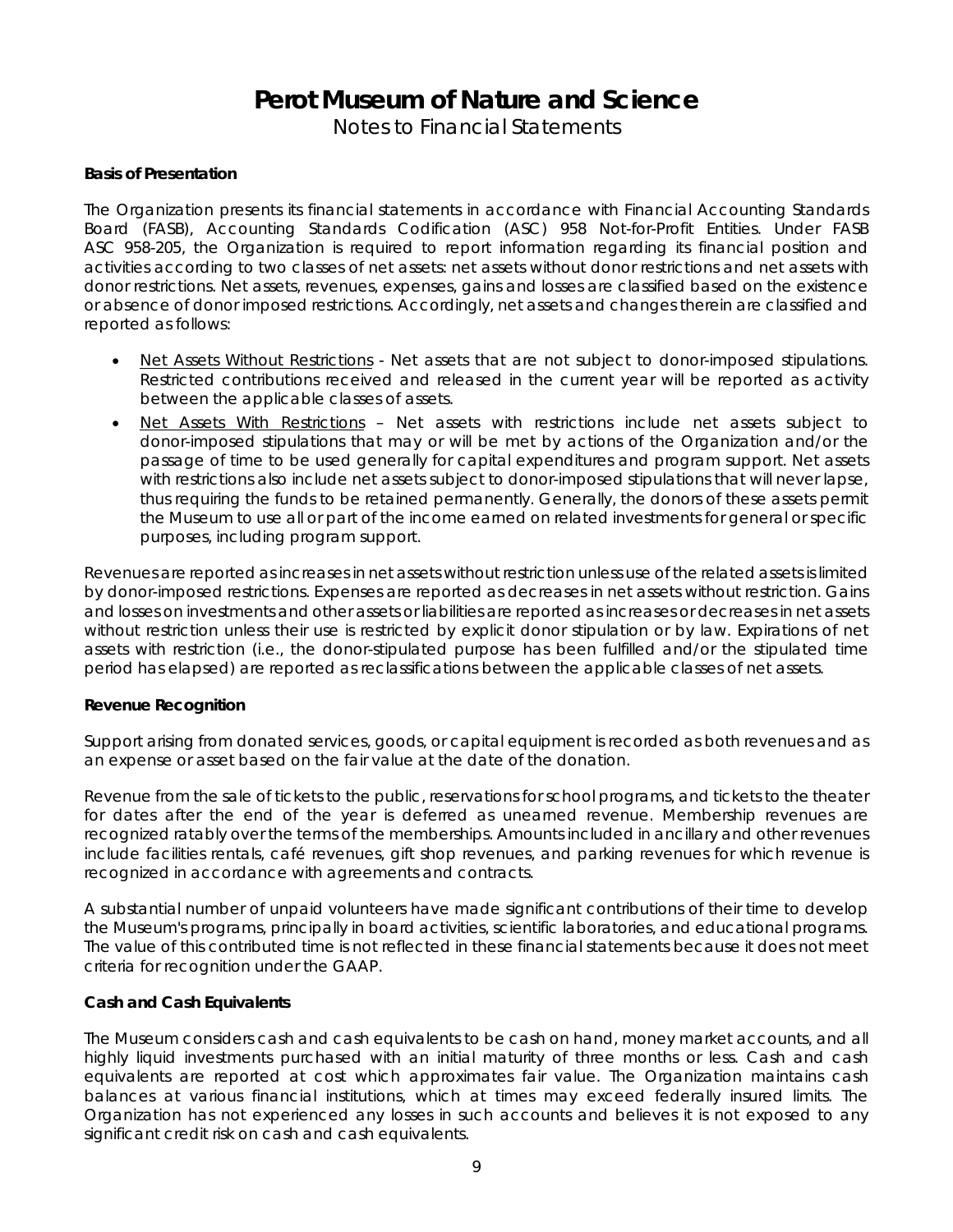Notes to Financial Statements

#### **Investments**

The Museum records investments at fair value. Under this method of accounting, fair value fluctuations are recorded in the period in which they occur by adjusting the carrying value of such investments and recognizing a net unrealized gain or loss. Realized gains and losses are recognized in the period in which they are earned or incurred. Interest income is recorded as earned. Investment income is reported in net assets without donor restrictions unless its use is restricted by explicit donor stipulation or by law.

#### **Accounts Receivable**

Accounts receivable consists of amounts owed on various agreements and contracts, and are included on the accompanying statements of financial position. Management determines the need for an allowance for doubtful accounts which is based upon a review of outstanding receivables, historical collection information, existing economic conditions, and by identifying troubled accounts. Historically, the Organization has not experienced significant losses on accounts receivables. Based on past experience and analysis of current receivable collectability, no allowance for doubtful accounts was considered necessary as of September 30, 2019 and 2018.

#### **Contributions**

Unconditional promises by donors to give are included on the financial statements as contributions receivable and revenue in the appropriate net asset category. The Organization reports contributions as restricted support if the support is received with donor restrictions that limit the use of the donated assets. When and if a donor restriction expires, that is, when a stipulated time restriction ends or purpose restriction is accomplished, net assets with donor restrictions are reclassified to net assets without donor restrictions and reported on the statement of activities as net assets released from restrictions. Support that is not restricted by the donor is reported as an increase in net assets without donor restrictions in the reporting period in which the support is recognized.

Unconditional gifts expected to be collected within one year are reported at their net realizable value. Unconditional promises to give that are expected to be collected in future years are initially reported at fair value determined using the discounted present value of estimated future cash flows technique using a discounted rate commensurate with the risks involved. Promises to give are recorded after discounting, to the present value of the future cash flows. Unconditional promises to give received during the years ended September 30, 2019 and 2018 have been discounted at 2.9% and 3.4%, respectively. The resulting discount of \$104,965 and \$195,352 at September 30, 2019 and 2018, respectively, is amortized using the level-yield method.

The Organization reports contributions of land, buildings, equipment and other long-lived assets as revenue without donor restrictions, unless explicit donor restrictions specify how the donated assets must be used. Gifts of assets with explicit restrictions that specify how the assets are to be used are accounted for as restricted support. The Organization reports expirations of donor restrictions when the donated or acquired long-lived assets are placed in service.

The Organization evaluates the need for an allowance for uncollectible accounts based on management's analysis of specific pledges, historical collection experience, type of contribution, and nature of the fund-raising activity, and is adjusted for those contributions receivable for which collection is uncertain. Historically, the Organization has experienced minimal losses on receivables. Based on their review of the criteria above, management has recorded an allowance for uncollectible accounts of \$0 and \$17,520 for the years ended September 31, 2019 and 2018, respectively.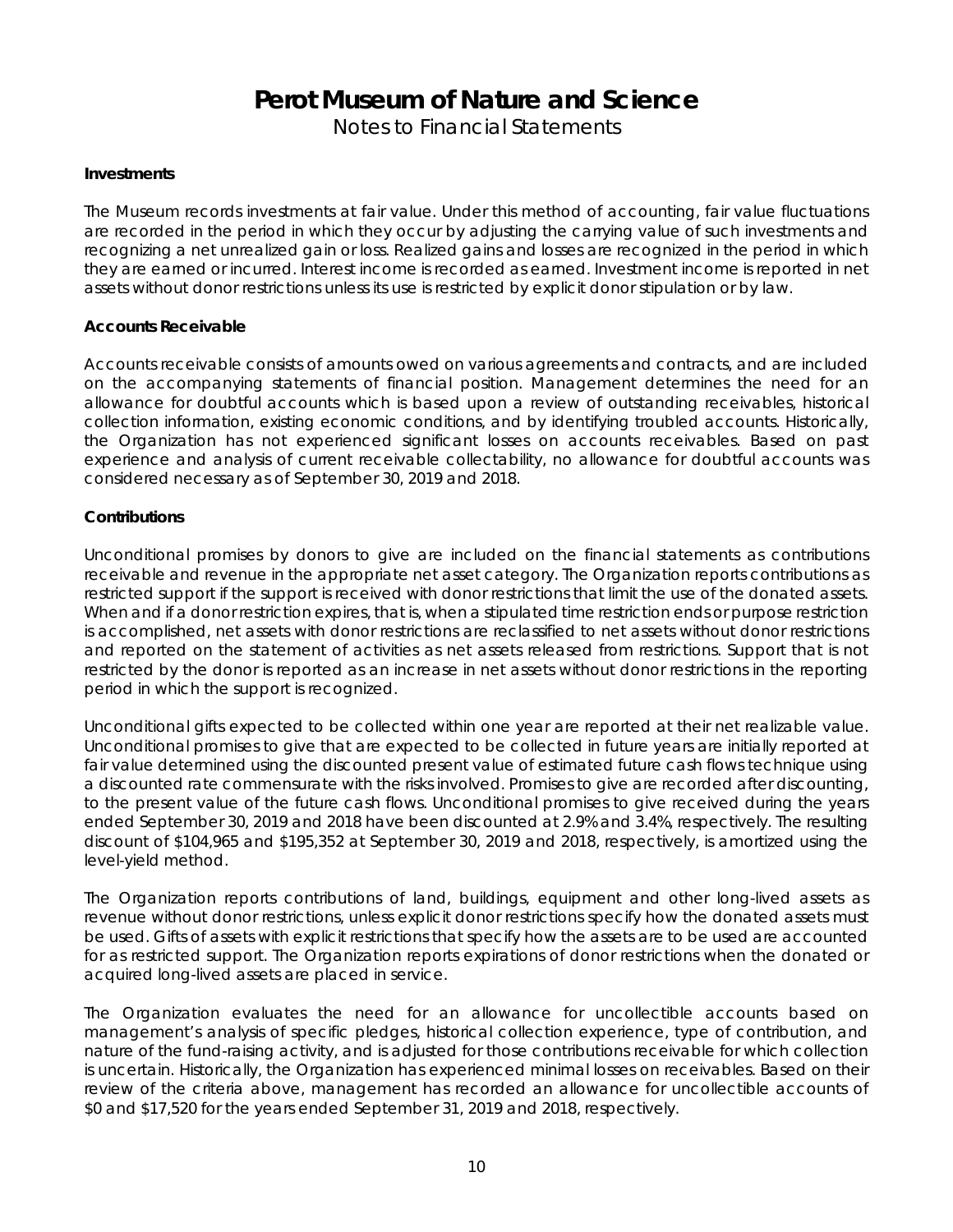Notes to Financial Statements

Conditional promises to give depend on the occurrence of a specified future and uncertain event to bind the potential donor. Conditional promises to give are not recognized until they become unconditional, that is, when the conditions on which they depend are substantially met. No amounts have been recognized in the financial statements for conditional promises to give, which generally arise from the Organization being named as a beneficiary in a revocable will or trust, because the conditions on which such contributions depend have not been substantially met.

#### **Property and Equipment**

Purchased property and equipment are stated at cost, representing the purchase price or fair market value at the date of gift, less accumulated depreciation. Depreciation expense is computed using the straight-line method over estimated useful lives of each asset. Assets under capital lease obligations and leasehold improvements are amortized over the shorter of the lease term or their respective estimated useful lives.

|                                  | Estimated      |
|----------------------------------|----------------|
|                                  | Useful Life    |
|                                  |                |
| Building & building improvements | $3 - 40$ years |
| Exhibits and renovations         | $6 - 10$ years |
| Land improvements                | $5 - 15$ years |
| Equipment and furniture          | 3 - 15 years   |
| Leasehold improvements           | 20 years       |

The Organization capitalizes property and equipment with a cost greater than \$5,000 and a useful life of greater than three years. The Organization reviews the carrying value of long-lived assets to determine if facts and circumstances suggest that they may be impaired or that the depreciation or amortization period may need to be changed. If circumstances indicate the long-lived asset will not be recoverable, based upon undiscounted cash flows of the long-lived asset over the remaining life, the carrying value of the long-lived asset will be reduced by the estimated shortfall of discounted cash flows. The Organization does not believe there are any indicators that would require an adjustment of the carrying value of its long-lived assets or their remaining useful lives as of September 30, 2019 and 2018.

### **Collections**

The physical facilities at Fair Park and a portion of the collections of the Museum are owned by the City of Dallas, except for certain other collections, which are owned by the Museum. The Museum's collections are comprised of objects of historical, cultural or scientific significance that are held for educational, research, scientific, and curatorial purposes. Each of the items is cataloged, preserved and cared for, and monitored according to professional museum standards, and activities verifying its existence and assessing its condition are performed continuously. The collections are subject to a policy that requires proceeds from sales of collection items be used to acquire other items for collections or provide for the direct care of existing collections.

In accordance with the practice generally followed by museums, the value of objects in the collections is excluded from the financial statements. Such collections have been acquired through purchases and contributions since the Museum's inception. Purchases of collection items are recorded as decreases in net assets without donor restrictions in the year in which the items are acquired, or as decreases in restricted net assets if the assets used to purchase the items are restricted by donors. Contributed collection items are not reflected in the financial statements. Proceeds from deaccessions or insurance recoveries are reflected as increases in net assets. There were no sales of collection items in 2019 or 2018.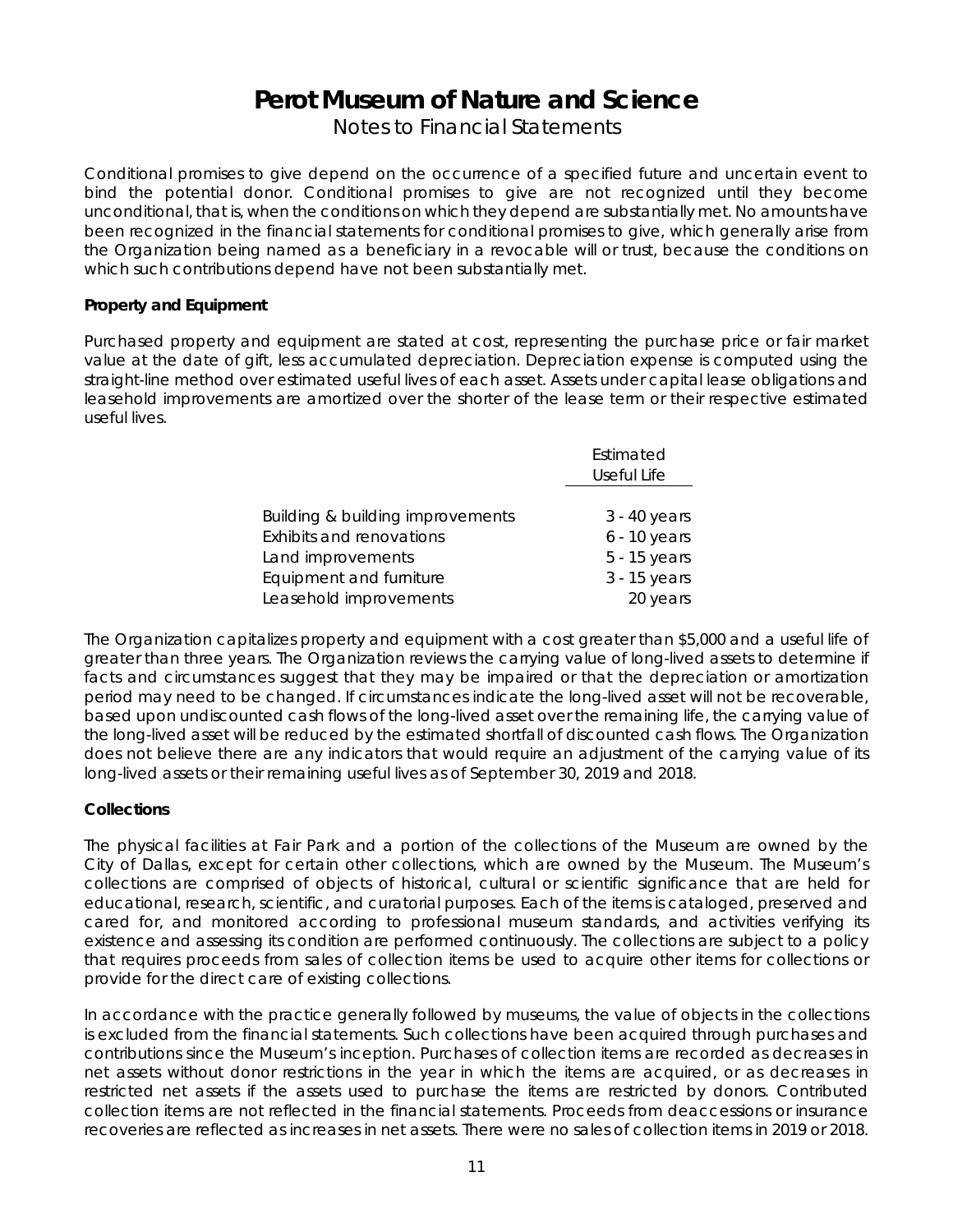Notes to Financial Statements

#### **Unearned Revenue**

The Organization directly solicits memberships. Membership dues received are recognized as revenue upon receipt for the portion of the dues that are considered a contribution to the Museum, while the portion of the dues that relates to the service the Museum will provide the member is recognized as revenue ratably over the term of the membership period. Amounts not yet earned by the end of the fiscal year are reported as unearned revenue on the statements of financial position.

#### **In-kind Contributions**

In addition to receiving cash contributions, the Organization receives in-kind contributions from various donors. It is the policy of the Organization to record the estimated fair value of certain in-kind donations as an expense or an asset, as applicable, in its financial statements and similarly increase contribution revenue by a like amount. The Organization has recorded in-kind contributions for use of facilities and professional services in the statement of activities in accordance with GAAP. Only contributions of services received that create or enhance a nonfinancial asset or require a specialized skill by the individual possessing those skills and would typically need to be purchased if not provided by donation, are recorded. Generally, the Organization recognizes donated property if the estimated fair value exceeds \$5,000. For the years ended September 30, 2019 and 2018, \$1,226,949 and \$719,727 respectively, was received in in-kind contributions. Additionally, in-kind rent was contributed as detailed in Note 12.

#### **Income Taxes**

The Organization has been recognized by the Internal Revenue Service as a nonprofit corporation exempt from federal income tax on its income, under Section 501(c)(3) of the Internal Revenue Code. The Organization follows the provisions of ASC 740-10, Income Taxes, related to unrecognized tax positions. The Organization recognizes the tax benefits from uncertain tax positions only if it is more likely than not that the tax positions will be sustained on examination by the taxing authorities, based on the technical merits of the positions. The tax benefits recognized in the financial statements from such positions are measured based on the largest benefit that has a greater than 50% likelihood of being realized upon ultimate settlement.

The Organization does not believe there are any material uncertain tax positions and accordingly, it will not recognize any liability for unrecognized tax benefits. For the years ended September 30, 2019 and 2018, there were no interest or penalties recorded or included in the financial statements. The Organization is relying on its tax-exempt status and its adherence to all applicable laws and regulations to preserve that status. However, the conclusions regarding accounting for uncertainty in income taxes will be subject to review and may be adjusted at a later date based on factors including, but not limited to, ongoing analysis of tax laws, regulations, and interpretations thereof.

#### **Allocation of Expenses**

The costs of providing the various programs and other activities have been summarized on a functional basis on the Statement of Functional Expenses. Salaries and related payroll expenses are recorded based on actual segregation of personnel by program or supporting services, when available. Distribution of all other expenses is based on actual usage or management's estimate of usage applicable to various programs and supporting services benefited.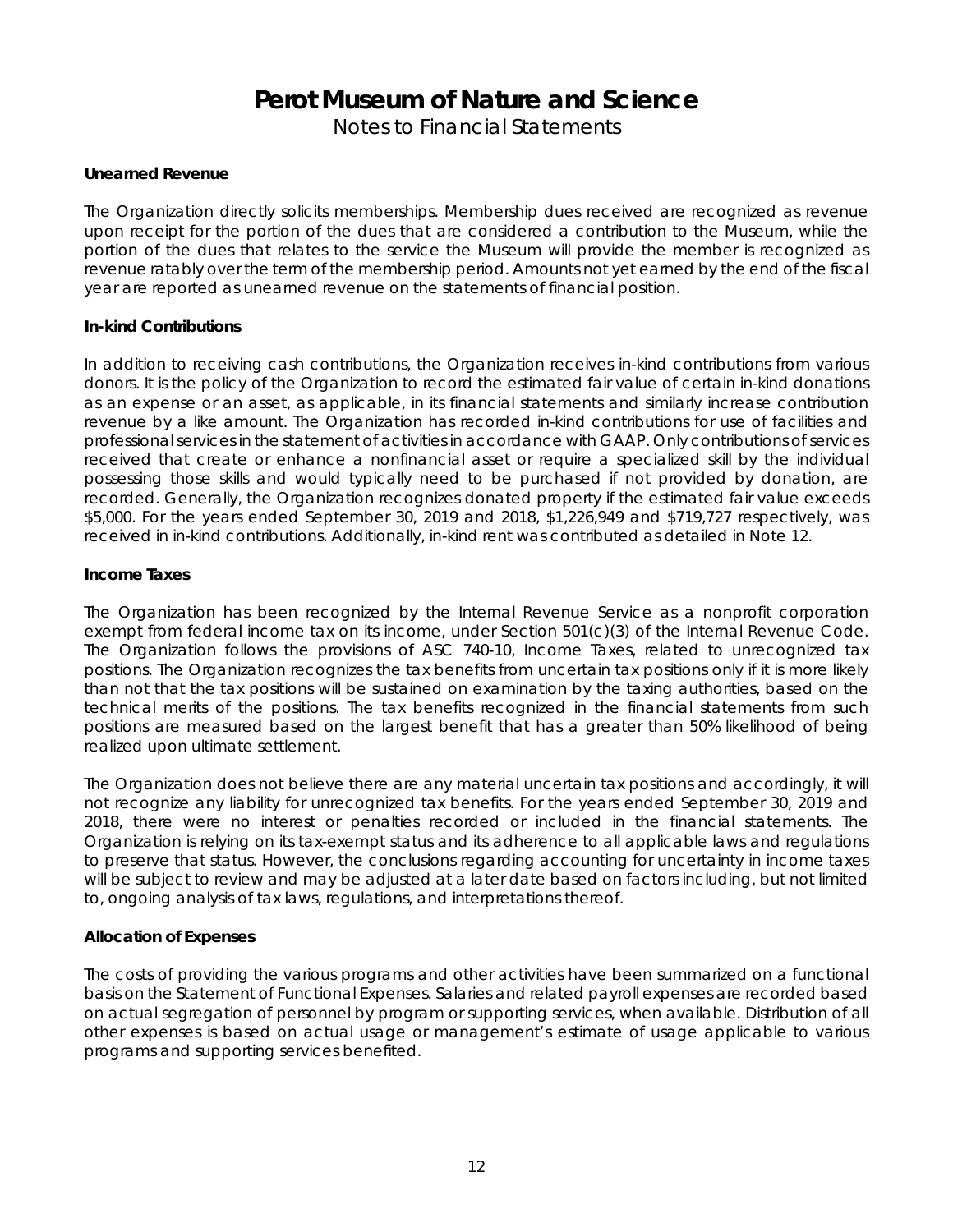Notes to Financial Statements

#### **Advertising Costs**

The Organization uses advertising to promote its programs. The production costs of advertising are expensed as incurred and include direct media, promotional items, and advertising contracts for public relations development. For the years ended September 30, 2019 and 2018, advertising costs were approximately \$728,000 and \$722,000, respectively, and are included in marketing expenses on the statement of activities.

#### **Deferred Compensation**

The Organization holds an investment in a 457(b) plan. In accordance with GAAP, the Organization has recorded an investment - deferred compensation and a corresponding deferred compensation liability on the statement of financial position. The investment - deferred compensation is recorded at fair value. All activity related to this investment, including contributions, gain or loss and investment income, is recorded as increases or decreases to the investment and accrued expenses accounts.

#### **New Accounting Pronouncement and Adoption**

On August 18, 2016, the FASB issued Accounting Standards Update ASU 2016-14, Not-for-Profit Entities (Topic 958) – Presentation of Financial Statements of Not-for-Profit Entities. The update addresses the complexity and understandability of net asset classification, deficiencies in information about liquidity and availability of resources, and the lack of consistency in the type of information provided about expenses and investment return. The ASU has been applied retrospectively to all periods presented which had no material change to net assets.

#### **Reclassifications**

Certain reclassifications have been made to the 2018 financial statements to conform to the 2019 financial statement presentation. These reclassifications had no effect on the change in net assets.

### **Note 3. Contributions Receivable**

As of September 30, unconditional promises to give are expected to be collected in the following periods:

|                                                                                 | 2019                         | 2018                         |
|---------------------------------------------------------------------------------|------------------------------|------------------------------|
| Due in the next year<br>Due in one to five years<br>Due in more than five years | \$<br>4,295,126<br>2,215,000 | \$<br>3,405,872<br>4,762,500 |
|                                                                                 | 6,510,126                    | 8,168,372                    |
| Less unamortized discount<br>Less allowance for uncollectible pledges           | (104, 965)                   | (195, 352)<br>(17, 520)      |
| Total contributions receivable                                                  | 6,405,161                    | 7,955,500                    |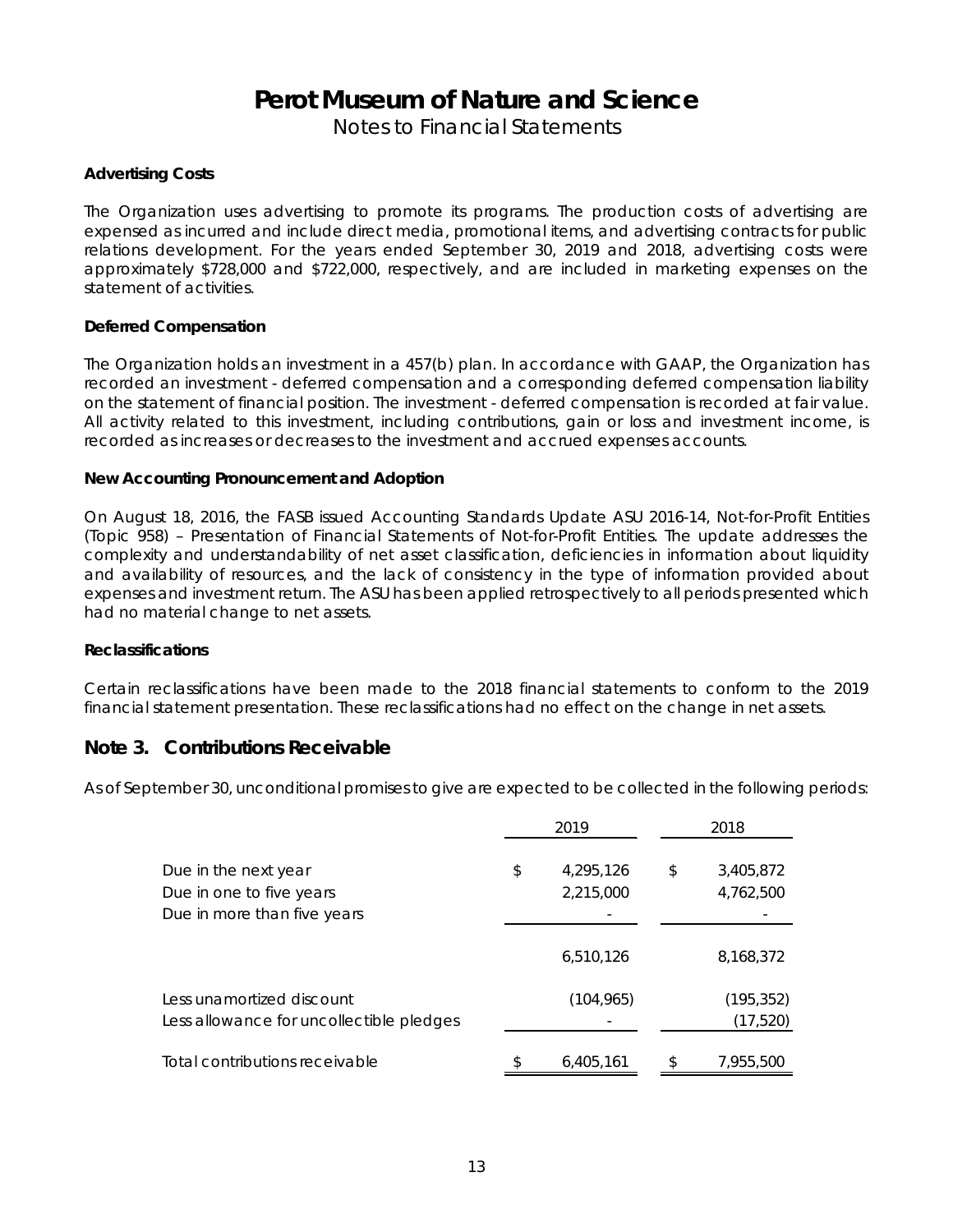Notes to Financial Statements

*Campaign for Excellence* - The Campaign for Excellence was launched in 2012 to secure the financial resources to bring blockbuster traveling exhibitions to Dallas; to support innovation and technology; to build our endowment; to support research and collections; and to grow our scholarship programs. The Museum raised pledges of approximately \$20.9 million through September 30, 2019, of which approximately \$3 million are still to be collected.

Contributions receivable are discounted at a rate of 2.9% and 3.4% at September 30, 2019 and 2018, respectively. Activity within allowances for uncollectible amounts was insignificant during the years ended September 30, 2019 and 2018. In-kind receivables included in contributions receivable totaled \$239,625 and \$114,731 at September 30, 2019 and 2018, respectively.

### **Note 4. Fair Value of Investments**

The Organization's investments are recorded at fair value and consisted of the following at September 30, 2019 and 2018:

|                                                                                                                      | 2019                                                    | 2018                                                  |
|----------------------------------------------------------------------------------------------------------------------|---------------------------------------------------------|-------------------------------------------------------|
| Mutual funds<br>Privately managed funds - equities<br>Privately managed funds - fixed income<br>Private equity funds | \$<br>5,076,999<br>15,612,393<br>1,323,378<br>2,018,888 | \$<br>4.716.146<br>18,315,767<br>715,751<br>1,685,134 |
|                                                                                                                      | 24.031.658                                              | 25,432,798                                            |

Investment income at September 30, 2019 and 2018 consisted of the following:

|                               | 2019          | 2018       |
|-------------------------------|---------------|------------|
| Dividends and interest        | \$<br>605,281 | 320,001    |
| Net realized gains (losses)   | 831           | (167, 592) |
| Net unrealized (losses) gains | (71, 715)     | 2,128,246  |
|                               | \$<br>534,397 | 2,280,655  |

The Organization follows FASB ASC Topic 820, Fair Value Measurements, which provides the framework for measuring fair value. FASB ASC 820 established a three-tier hierarchy to maximize the use of observable market data and minimize the use of unobservable inputs, and to establish classification of fair value measurements for disclosure purposes. Inputs refer broadly to the assumptions that market participants would use in pricing the asset or liability, including assumptions about risk. Inputs may be observable or unobservable. Observable inputs are inputs that reflect the assumptions market participants would use in pricing the asset or liability developed based on market data obtained from sources independent of the reporting entity.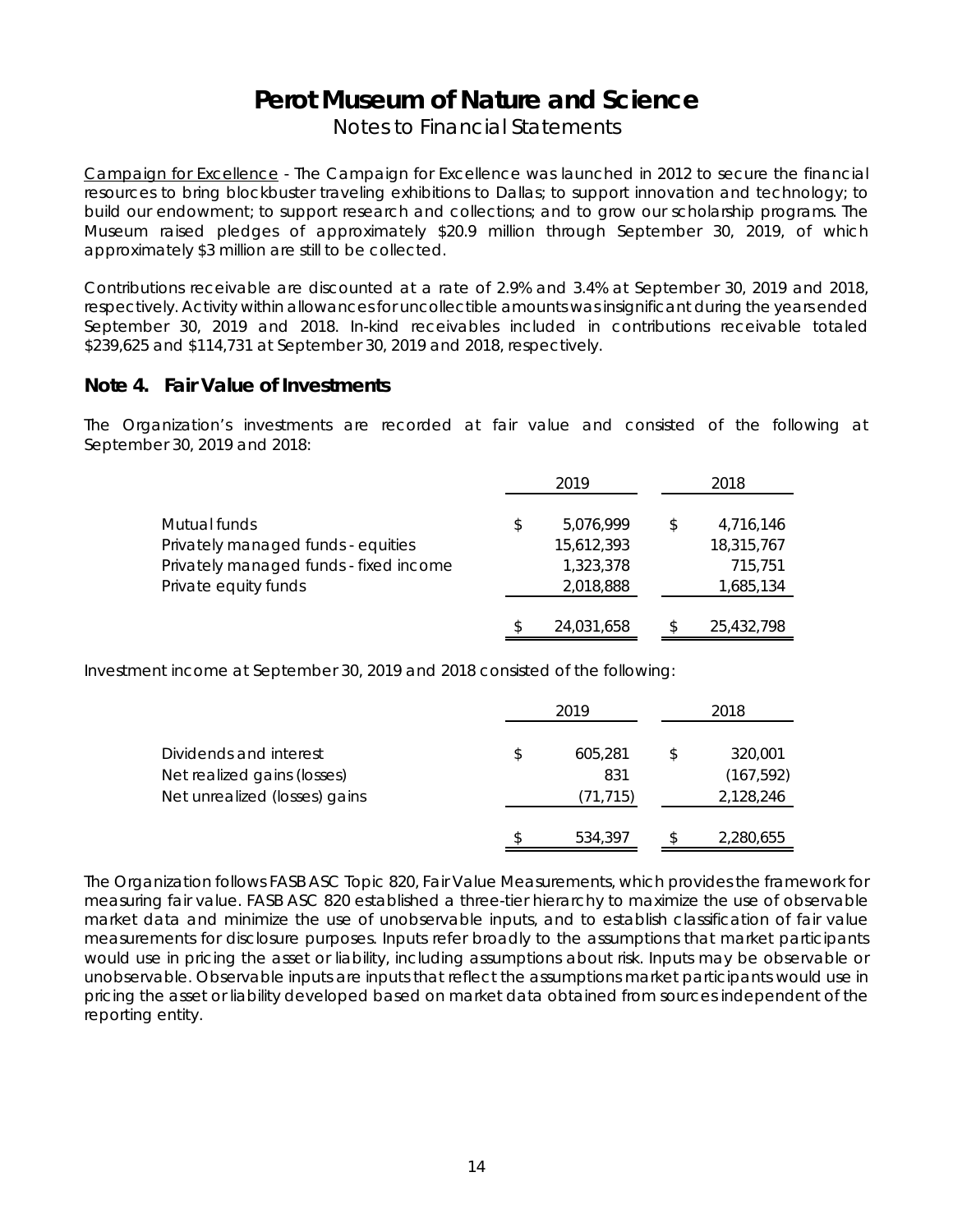Notes to Financial Statements

Unobservable inputs are inputs that reflect the reporting entity's own assumptions about the assumptions market participants would use in pricing the asset or liability developed based on the best information available. The three-tier hierarchy of inputs is summarized in the three broad levels listed as follows:

- Level 1 Quoted prices are available in active markets that the Organization has the ability to access for identical investments as of the reporting date, without adjustment. The type of investments in Level I include listed mutual funds.
- Level 2 Other significant observable inputs. Inputs to the valuation methodology include:
	- Quoted prices for similar assets or liabilities in active markets;
	- Quoted prices of identical or similar assets or liabilities in inactive markets; Inputs other than quoted prices that are observable for the asset or liability; and
	- Inputs that are derived principally from, or corroborated by, observable market data by correlation or other means.

If the asset or liability has a specified contractual term, the Level 2 input must be observable for substantially the full term of the asset or liability.

Level 3 Significant unobservable inputs. Pricing inputs are unobservable for the investment and includes situations where there is little, if any, market activity for the investment.

The determination of where an asset or liability falls in the hierarchy requires significant judgment. The Organization evaluates its hierarchy disclosures each reporting period and, based on various factors, it is possible that an asset or liability may be classified differently from period to period. However, the Organization expects that changes in classifications between different levels will not have a significant effect on the financial statements.

The asset's or liability's fair value measurement level within the fair value hierarchy is based on the lowest level of any input that is significant to the fair value measurement. Valuation techniques used need to maximize the use of observable inputs and minimize the use of unobservable inputs.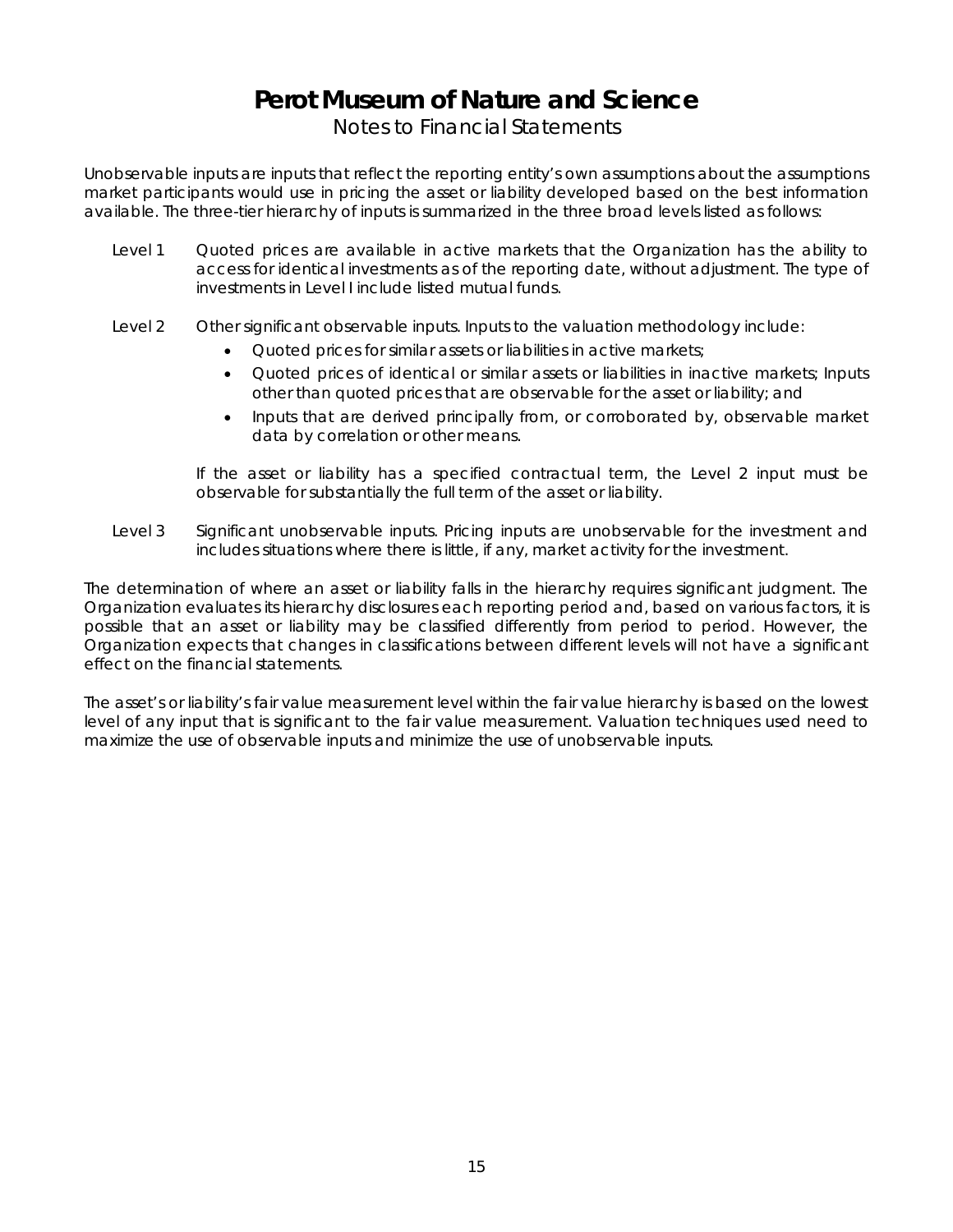Notes to Financial Statements

The fair value of each asset and liability in the tables below was measured using FASB ASC 820 input guidance and valuation techniques. The following tables present the fair value measurements of assets recognized in the accompanying statement of financial position measured at fair value on a recurring basis and the level within the fair value hierarchy in which the fair value measurements fall at September 30, 2019 and 2018:

|                                           | Assets at Fair Value as of September 30, 2019 |               |    |           |    |         |    |         |    |            |
|-------------------------------------------|-----------------------------------------------|---------------|----|-----------|----|---------|----|---------|----|------------|
|                                           |                                               | <b>Notice</b> |    |           |    |         |    |         |    |            |
|                                           | Liquidity                                     | Period        |    | Level 1   |    | Level 2 |    | Level 3 |    | Total      |
| Investment - deferred compensation        |                                               |               |    |           |    |         |    |         |    |            |
| Various equity mutual funds               | Daily                                         | N/A           | \$ | 125,663   | \$ |         | \$ |         | \$ | 125,663    |
| Mutual funds                              |                                               |               |    |           |    |         |    |         |    |            |
| Energy limited partnership                | Daily                                         | N/A           |    | 4,784,875 |    |         |    |         |    | 4,784,875  |
| Other                                     | Daily                                         | N/A           |    | 161,461   |    |         |    |         |    | 161,461    |
| Total investments in fair value hierarchy |                                               |               |    | 5,071,999 | \$ |         | \$ |         |    | 5,071,999  |
| Investments measured at net asset value   |                                               |               |    |           |    |         |    |         |    |            |
| Japanese equities                         | Annually                                      | 90 Days       |    |           |    |         |    |         |    | 714,515    |
| Emerging market funds                     | Annually                                      | 90 Days       |    |           |    |         |    |         |    | 2,080,314  |
| Multi-Strategy funds                      | Annually                                      | 90 Days       |    |           |    |         |    |         |    | 8,933,842  |
| International equities                    | Monthly                                       | 60 Days       |    |           |    |         |    |         |    | 3,888,722  |
| Fixed Income                              | Monthly                                       | 15 Days       |    |           |    |         |    |         |    | 1,323,378  |
| Private equity fund 1                     | As Realized                                   | N/A           |    |           |    |         |    |         |    | 269.994    |
| Private equity fund 2                     | Annually                                      | N/A           |    |           |    |         |    |         |    | 981,811    |
| Private equity fund 3                     | As Realized                                   | N/A           |    |           |    |         |    |         |    | 702,492    |
| Insurance linked securities               | 18 months                                     | 100 days      |    |           |    |         |    |         |    | 64,591     |
| Investments at fair value                 |                                               |               |    |           |    |         |    |         | S  | 24,031,658 |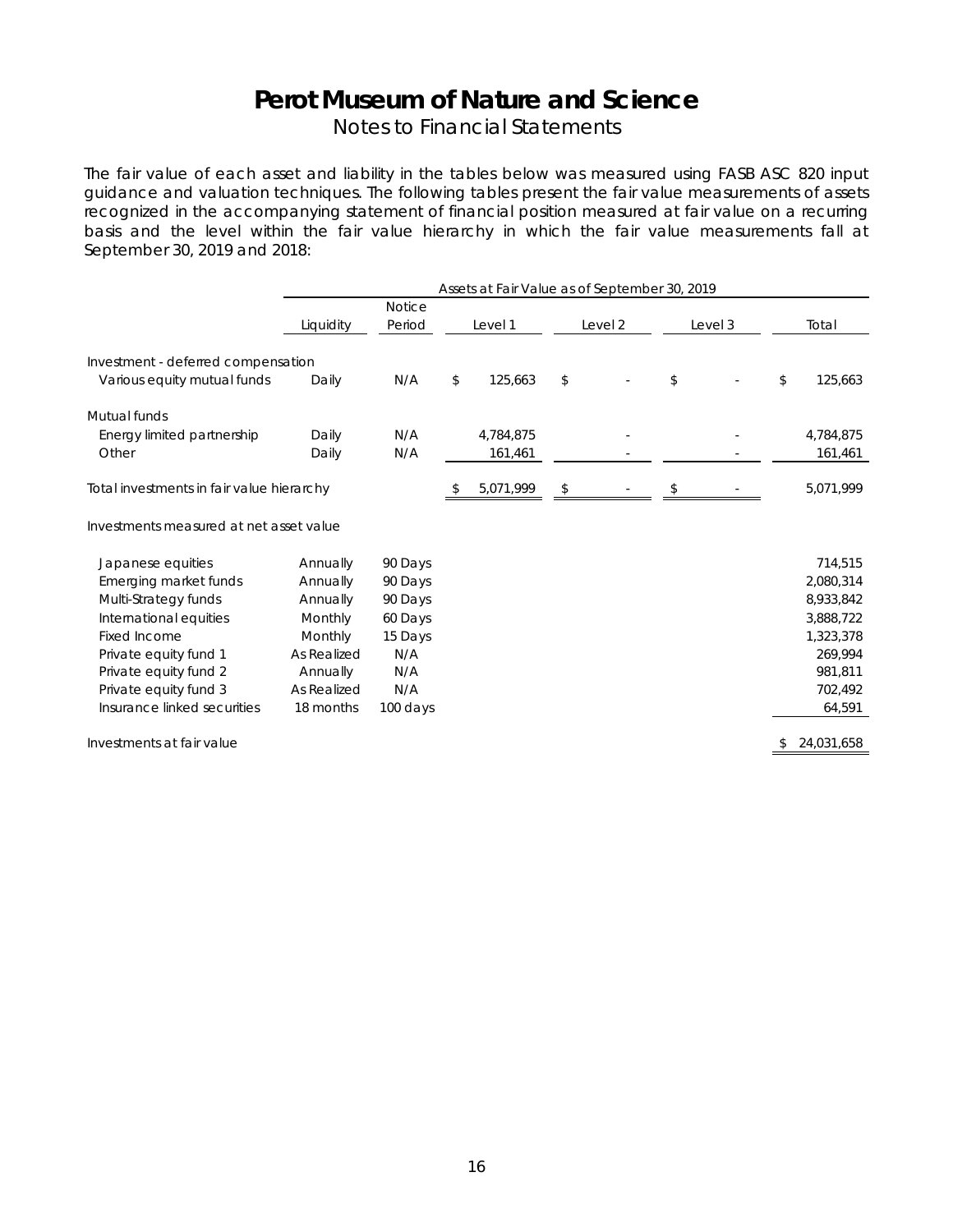Notes to Financial Statements

|                                           | Assets at Fair Value as of September 30, 2018 |                         |    |           |    |         |    |         |    |            |
|-------------------------------------------|-----------------------------------------------|-------------------------|----|-----------|----|---------|----|---------|----|------------|
|                                           | Liquidity                                     | <b>Notice</b><br>Period |    | Level 1   |    | Level 2 |    | Level 3 |    | Total      |
| Investment - deferred compensation        |                                               |                         |    |           |    |         |    |         |    |            |
| Various equity mutual funds               | Daily                                         | N/A                     | \$ | 65,650    | \$ |         | \$ |         | \$ | 65,650     |
| Mutual funds                              |                                               |                         |    |           |    |         |    |         |    |            |
| Energy limited partnership                | Daily                                         | N/A                     |    | 742,332   |    |         |    |         |    | 742,332    |
| Large blend                               | Daily                                         | N/A                     |    | 3,908,164 |    |         |    |         |    | 3,908,164  |
| Total investments in fair value hierarchy |                                               |                         |    | 4,716,146 | \$ |         | \$ |         |    | 4,716,146  |
| Investments measured at net asset value   |                                               |                         |    |           |    |         |    |         |    |            |
| Japanese equities                         | Annually                                      | 90 Days                 |    |           |    |         |    |         |    | 791,173    |
| Emerging market funds                     | Annually                                      | 90 Days                 |    |           |    |         |    |         |    | 2,089,290  |
| Multi-Strategy funds                      | Annually                                      | 90 Days                 |    |           |    |         |    |         |    | 11,372,426 |
| International equities                    | Monthly                                       | 60 Days                 |    |           |    |         |    |         |    | 4,062,878  |
| <b>Fixed Income</b>                       | Monthly                                       | 15 Days                 |    |           |    |         |    |         |    | 715,751    |
| Private equity fund 1                     | As Realized                                   | N/A                     |    |           |    |         |    |         |    | 230,833    |
| Private equity fund 2                     | Annually                                      | N/A                     |    |           |    |         |    |         |    | 599,117    |
| Private equity fund 3                     | As Realized                                   | N/A                     |    |           |    |         |    |         |    | 519,908    |
| Insurance linked securities               | 18 months                                     | 100 days                |    |           |    |         |    |         |    | 335,276    |
| Investments at fair value                 |                                               |                         |    |           |    |         |    |         |    | 25,432,798 |

#### **Fair Value of Investments that Calculate Net Asset Value**

The Organization invests in the following investment companies that are reported at net asset value. Investments reported at net asset value are excluded from the fair value hierarchy. The following table summarizes investments measured at fair value based on net asset value (NAVs) per share as of September 30, 2019:

|                                 |               |                         | Redemption<br>Frequency    | Redemption              |
|---------------------------------|---------------|-------------------------|----------------------------|-------------------------|
| September 30, 2019              | Fair Value    | Unfunded<br>Commitments | (if currently<br>eligible) | <b>Notice</b><br>Period |
|                                 |               |                         |                            |                         |
| Private equity fund 1 (a)       | \$<br>269,994 | \$<br>79,108            | See $(a)$                  | See $(a)$               |
| Private equity fund 2 (a)       | 981,811       |                         | See $(a)$                  | See $(a)$               |
| Private equity fund 3 (a)       | 702,492       |                         | See $(a)$                  | See $(a)$               |
| International equities (b)      | 3,888,722     |                         | See $(b)$                  | See $(b)$               |
| Emerging markets funds (c)      | 2,080,314     |                         | See $(c)$                  | See $(c)$               |
| Multi-strategy funds (d)        | 8,933,842     |                         | See $(d)$                  | See $(d)$               |
| Fixed income (e)                | 1,323,378     |                         | See $(e)$                  | See $(e)$               |
| Japanese Equities (f)           | 714,515       |                         | See (f)                    | See $(f)$               |
| Insurance linked securities (q) | 64,591        |                         | See $(q)$                  | See $(g)$               |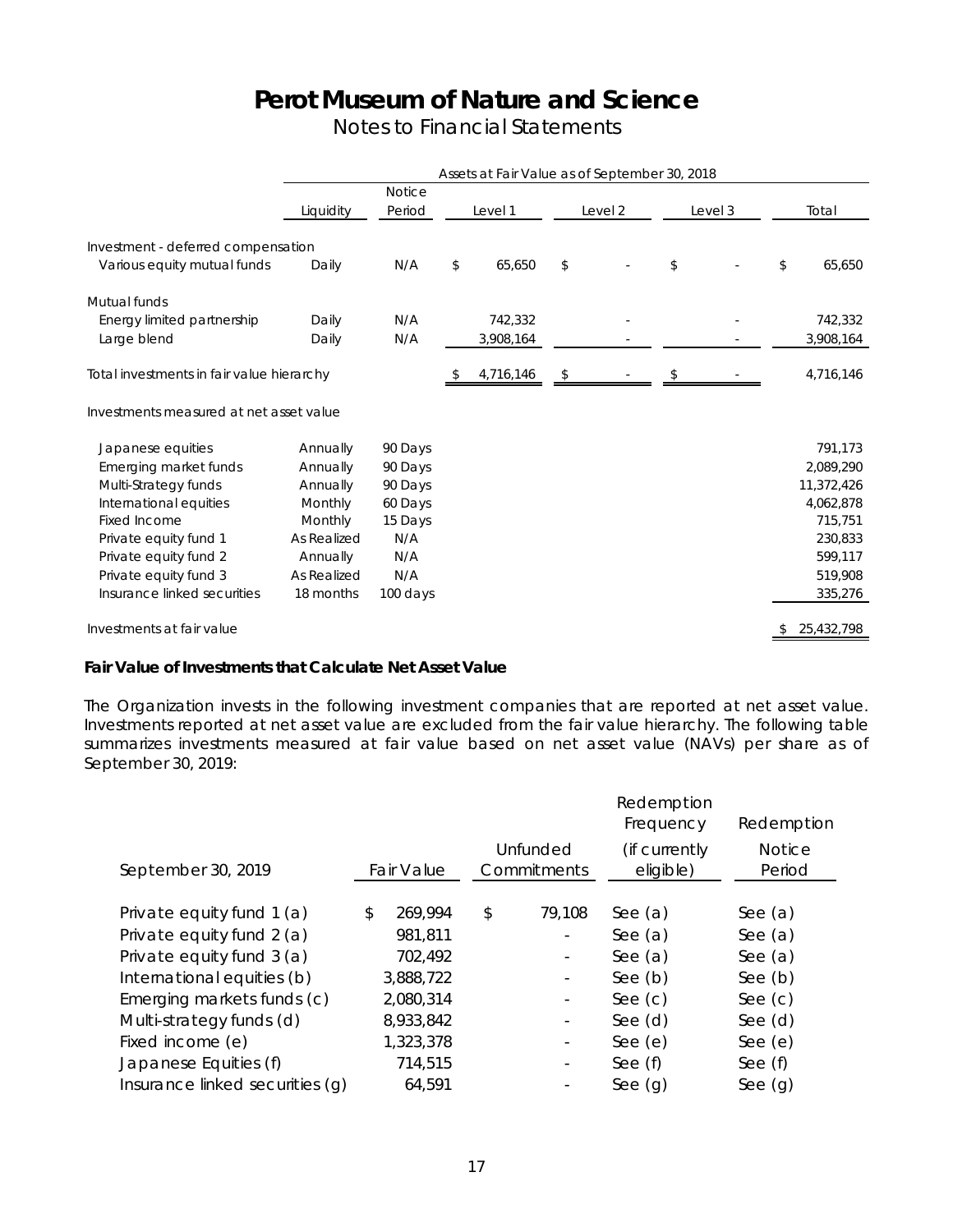Notes to Financial Statements

The following table summarizes investments measured at fair value based on net asset value (NAVs) per share as of September 30, 2018:

|                                 |               |                          | Redemption<br>Frequency    | Redemption              |
|---------------------------------|---------------|--------------------------|----------------------------|-------------------------|
| September 30, 2018              | Fair Value    | Unfunded<br>Commitments  | (if currently<br>eligible) | <b>Notice</b><br>Period |
| Private equity fund $1(a)$      | \$<br>230,833 | \$<br>146,382            | See $(a)$                  | See $(a)$               |
| Private equity fund $2(a)$      | 599,117       |                          | See $(a)$                  | See $(a)$               |
| Private equity fund $3(a)$      | 519,908       | $\overline{\phantom{a}}$ | See $(a)$                  | See $(a)$               |
| International equities (b)      | 4,062,878     |                          | See $(b)$                  | See $(b)$               |
| Emerging markets funds (c)      | 2,089,290     | $\sim$                   | See $(c)$                  | See $(c)$               |
| Multi-strategy funds (d)        | 11,372,426    | $\overline{\phantom{a}}$ | See (d)                    | See $(d)$               |
| Fixed income (e)                | 715,751       |                          | See $(e)$                  | See $(e)$               |
| Japanese Equities (f)           | 791,173       |                          | See $(f)$                  | See (f)                 |
| Insurance linked securities (q) | 335,276       |                          | See $(g)$                  | See $(q)$               |

A description of the valuation methodologies used for assets and liabilities measured at fair value, as well as the general classification of such instruments pursuant to the valuation hierarchy, is set forth below. In general, fair value is based upon quoted market prices, where available. If such quoted market prices are not available, fair value is based upon internally developed models that primarily use, as inputs, observable market-based parameters. Valuation adjustments may be made to ensure that financial instruments are recorded at fair value. While management believes the Organization's valuation methodologies are appropriate and consistent with other market participants, the use of different methodologies or assumptions to determine the fair value of certain financial instruments could result in a different estimate of fair value at the reporting date.

- (a) Private equity funds The private equity fund contains interest in various established private equity funds and interest in operating companies owned by private equity funds. Due to the nature of the investments, restrictions on redemptions exist in some of the private equity funds and amounts are considered illiquid.
- (b) International equities The international equities includes an investment in a fund of funds that invests primarily in long U.S. and international equities with a long-term investment horizon. Withdrawals may be made at the end of any fiscal quarter by giving notice no later than 60 days prior to the quarter end of the withdrawal.
- (c) Emerging markets funds The emerging markets funds invest in equity and debt securities in emerging market companies, opportunities that arise from the restructuring of debt, opportunities in privatization ventures, arbitrage opportunities, and securities of privately held companies, including certain investments that are hedged. Withdrawals may be made at the end of the calendar year by giving notice no later than September 30th.
- (d) Multi-strategy funds The multi-strategy funds include investments in various relative value arbitrage strategies which use varying degrees of hedging and leverage, a diversified group of long and short equity funds that attempt to minimize market risk through a hedged approach, and various other securities and funds. Withdrawals may be made on a quarterly basis.
- (e) Fixed income The fixed income fund is a pooled investment fund that invests in a variety of equity, debt, and options. Withdrawals may be made at the end of each month with a 15 day notice.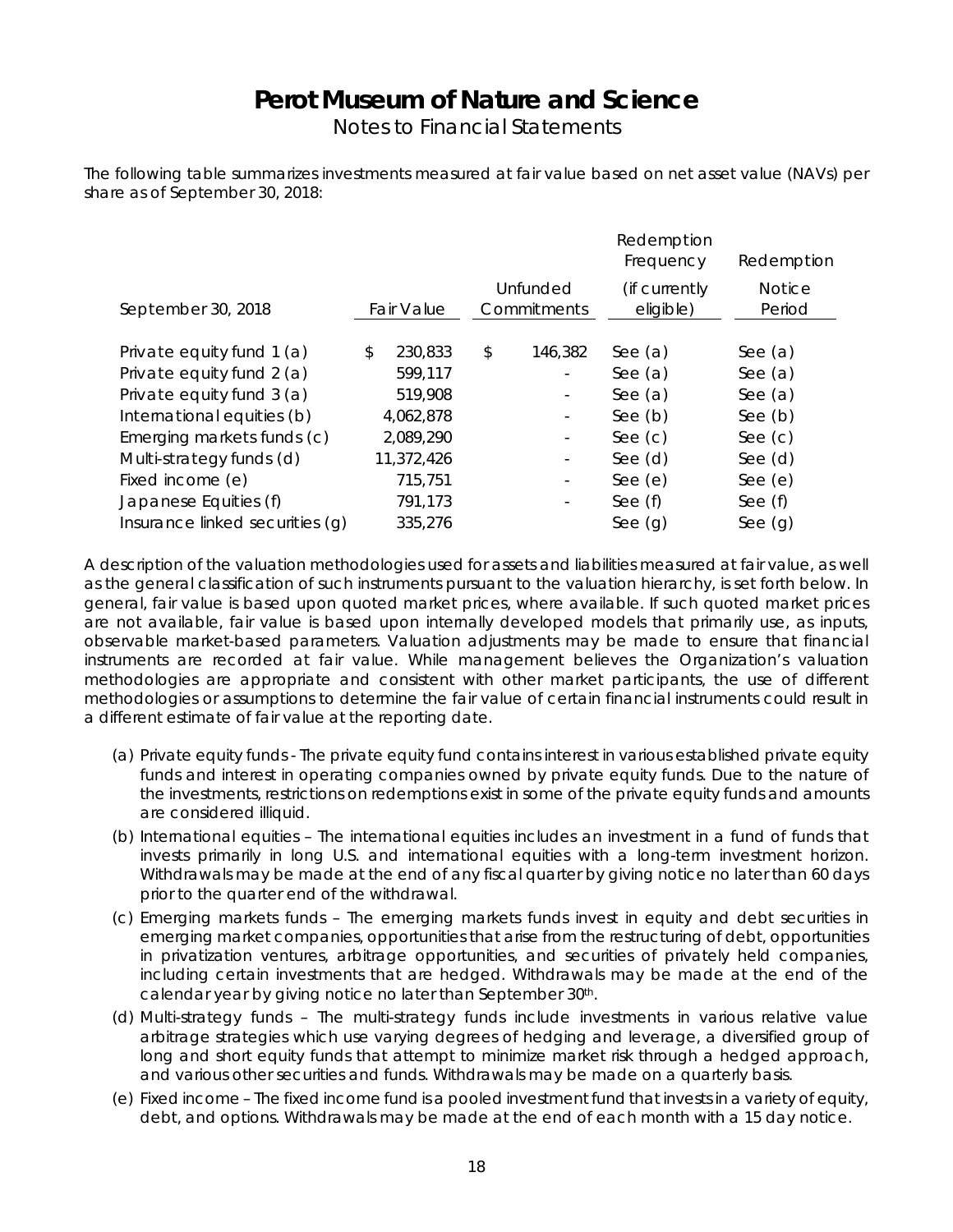Notes to Financial Statements

- (f) Japanese Equities The Japanese equities fund include investments in various domestic Japanese securities. Withdrawals may be made at the end of the calendar year by giving notice no later than September 30th.
- (g) Insurance linked securities The insurance linked securities fund includes investments in private non-life insurance, with an emphasis on property catastrophe that has limited to no correlation to traditional asset classes. Withdrawals became available on December 31, 2018 for 50% of capital with the remaining 50% available on December 31, 2019, both with a 100 day notice.

### **Note 5. Property and Equipment**

Property and equipment consisted of the following as of September 30:

|                                                |    | 2019         |    | 2018         |  |
|------------------------------------------------|----|--------------|----|--------------|--|
| Building and building improvements             | \$ | 109,650,278  | \$ | 106,028,551  |  |
| Exhibits and renovations                       |    | 34,651,956   |    | 34,128,287   |  |
| Land and land improvements                     |    | 25,856,016   |    | 25,780,485   |  |
| Equipment and furniture                        |    | 6,958,924    |    | 6,546,432    |  |
| Leasehold improvements                         |    | 1,500,000    |    | 1,500,000    |  |
| Artwork                                        |    | 201,953      |    | 201,953      |  |
| Work in progress                               |    | 1,279,401    |    | 98,949       |  |
|                                                |    | 180.098.528  |    | 174,284,657  |  |
| Less accumulated depreciation and amortization |    | (52,661,661) |    | (44,944,997) |  |
|                                                |    | 127,436,867  | \$ | 129,339,660  |  |

In order to consolidate collections at one location, the Museum purchased property in Dallas, Texas on March 14, 2019, and completed the sale of property in Dallas on May 13, 2019. The larger property will house the museum collection and provide office space for research and collections staff.

### **Note 6. Accounts Payable and Accrued Expenses**

Accounts payable and accrued expenses are summarized as follows:

|                                   | 2019 |           | 2018 |           |
|-----------------------------------|------|-----------|------|-----------|
|                                   |      |           |      |           |
| Accounts payable                  | \$   | 1,003,215 | \$   | 456,116   |
| Other accrued expenses            |      | 1,347,956 |      | 1,365,900 |
| Deferred compensation             |      | 121,291   |      | 65,650    |
| Accrued compensation and benefits |      | 1,219,778 |      | 1,148,032 |
|                                   |      |           |      |           |
|                                   |      | 3.692.240 | S    | 3,035,698 |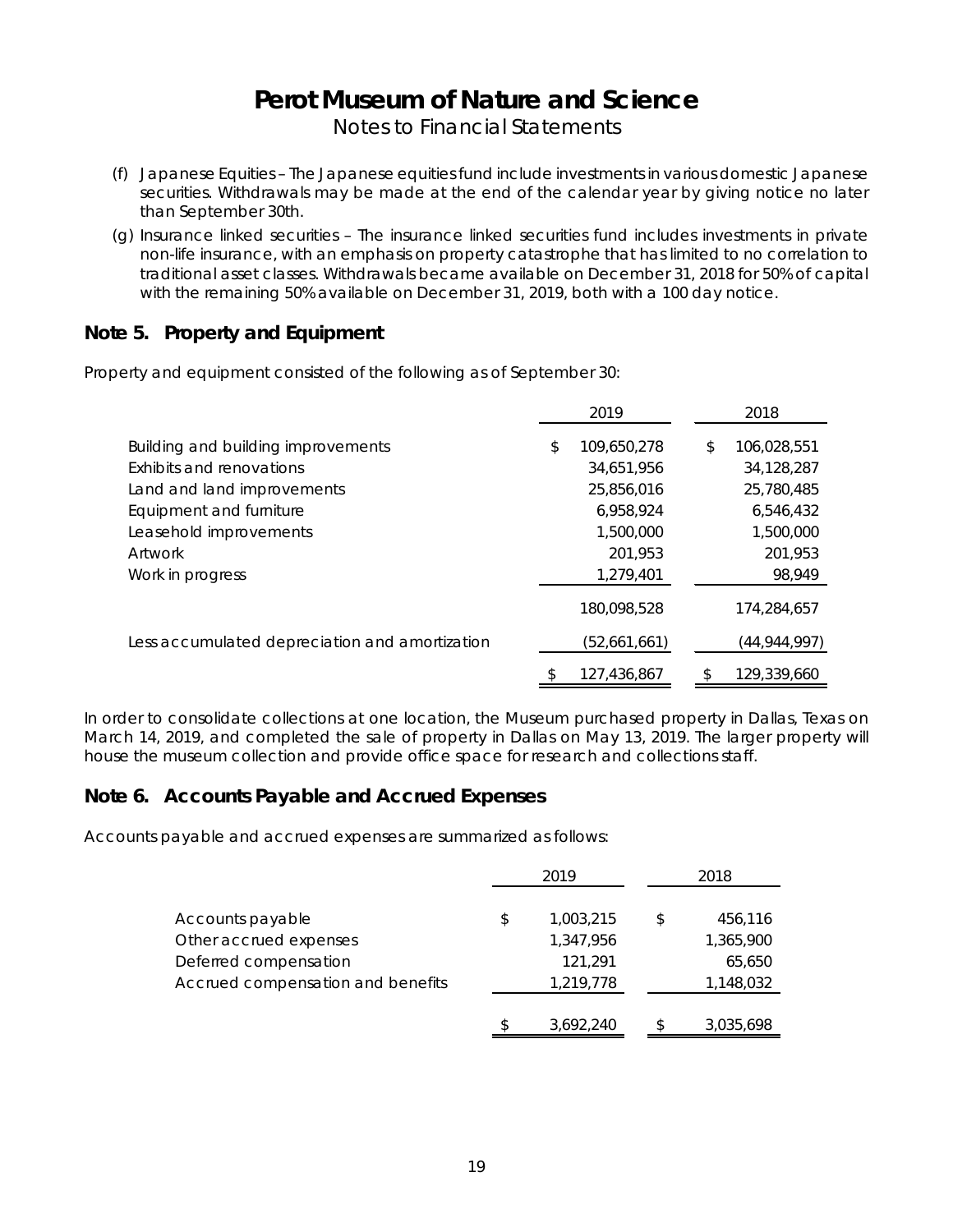Notes to Financial Statements

### **Note 7. Note Payable**

On March 15, 2019, concurrent with the purchase of a building, the Museum entered into a promissory note with an individual lender for \$3 million. The note is payable in ten annual payments, beginning in March 2020, with the first nine payments due of \$200,000 each and a payment of the remaining balance being paid at the maturity date. There is no stated interest on the promissory note. As such, the Museum inputted a discount on the promissory note using its borrowing rate. The note payable balance was \$2,464,530 as of September 30, 2019, which includes an unamortized discount of \$535,470.

### **Note 8. Defined Contribution Plan**

The Museum has established a 401(k) Plan for the benefit of all its employees. Employees are eligible to participate on the first day of the month subsequent to their hire. Each eligible employee may contribute to the plan. The Museum may, at the Board's discretion, match contributions based upon the employee's contribution to the plan. The Museum recognized an expense of approximately \$270,000 and \$213,000 in 2019 and 2018, respectively, representing its matching contribution.

### **Note 9. Net Assets**

Net assets without donor restrictions included certain amounts that were designated by the Museum's board to be spent for the following purposes at September 30:

|                 | 2019             |    | 2018       |
|-----------------|------------------|----|------------|
| Endowment       | 15,036,377       |    | 15,417,871 |
| <b>Building</b> | 1,505,562        |    | 1,505,562  |
| <b>Exhibits</b> | 4,104,503        |    | 4,257,502  |
| Technology      | 1,135,840        |    | 1,135,840  |
| Other           | 165,633          |    | 370,632    |
|                 | \$<br>21,947,915 | \$ | 22,687,407 |

Net assets with donor restrictions are restricted for the following purposes at September 30:

|                             | 2019 |            | 2018 |            |
|-----------------------------|------|------------|------|------------|
| Campaign for Excellence     | \$   | 7,377,305  | \$   | 8,058,991  |
| Bio-Lab - Perot Museum      |      | 50,000     |      |            |
| <b>Education programs</b>   |      | 3,757,385  |      | 5,173,263  |
| Scientific research         |      | 107,115    |      | 97.626     |
| <b>Exhibits</b>             |      | 1,610,088  |      | 653,476    |
| Collections                 |      | 611,933    |      | 310,833    |
| Fundraising development     |      | 1,037,264  |      | 848,235    |
| Contributed rent            |      | 431,325    |      |            |
| Endowment investment income |      | 1,550,298  |      | 1,630,161  |
| Restricted in perpetuity    |      | 7,500,000  |      | 7,500,000  |
|                             |      | 24,032,713 |      | 24,272,585 |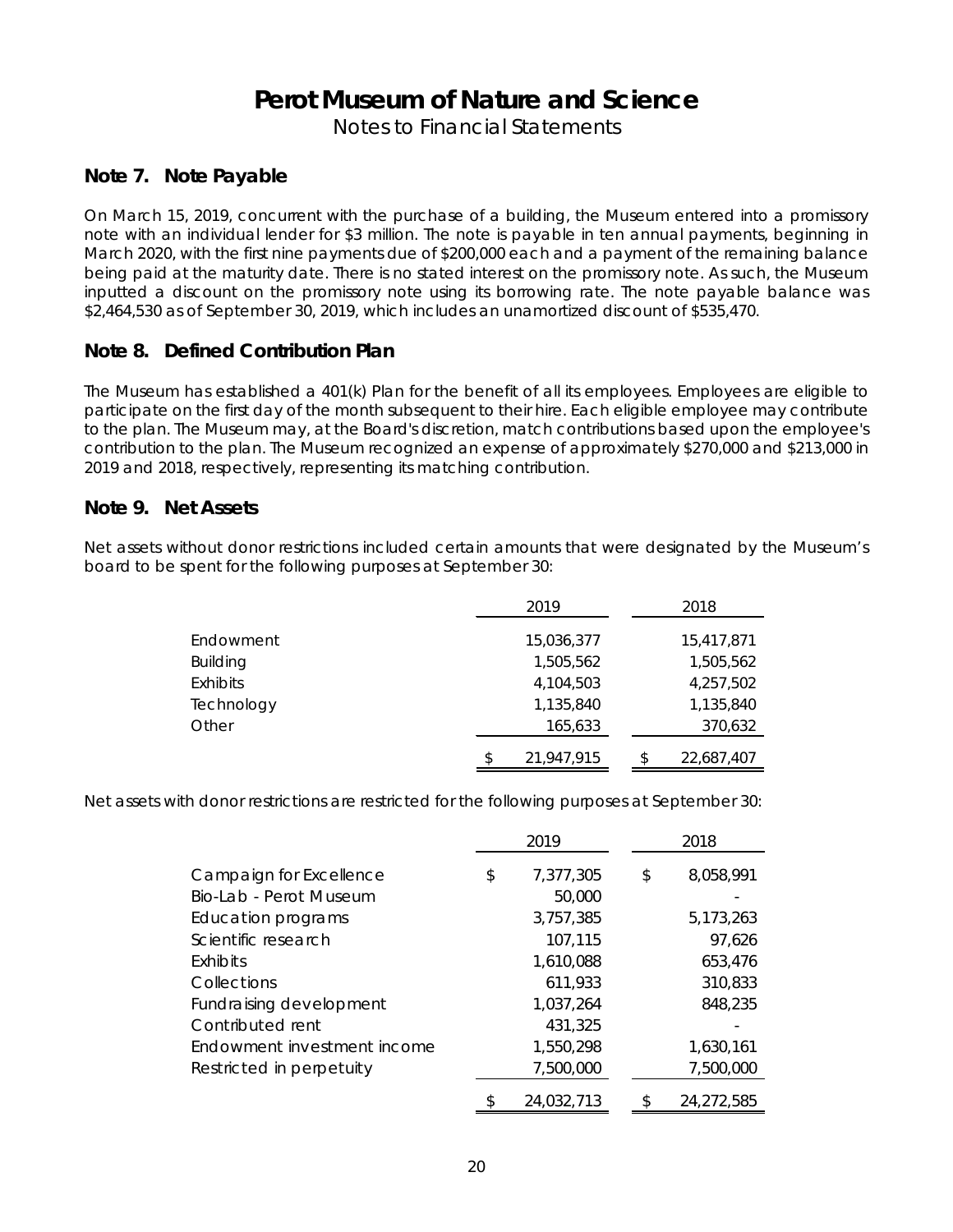Notes to Financial Statements

Net assets were released from restrictions by incurring expenses to satisfy the following purpose restrictions or by the passage of time during the years ended September 30:

|                             | 2019 |           | 2018            |  |
|-----------------------------|------|-----------|-----------------|--|
|                             |      |           |                 |  |
| Campaign for Excellence     | \$   | 772,073   | \$<br>2,674,442 |  |
| <b>Bio-Lab Perot Museum</b> |      | 80,533    | 4.571           |  |
| <b>Education programs</b>   |      | 2.033.647 | 1,310,605       |  |
| Scientific research         |      | 70,510    | 47.753          |  |
| <b>Exhibits</b>             |      | 679.878   | 402,650         |  |
| Collections                 |      | 389,370   | 25,000          |  |
| Fundraising development     |      | 1.236.692 | 1,646,836       |  |
| Contributed rent            |      | 431,326   | 527,175         |  |
| Endowment investment income |      | 199,206   | 200,499         |  |
|                             |      |           |                 |  |
|                             | \$   | 5,893,235 | 6,839,531       |  |

### **Note 10. Night at the Museum Special Event**

Included in Special Event revenues are amounts from the Museum's primary fundraising event, Night at the Museum, which were held November 10, 2018 and November 11, 2017, and had the following results:

|                                                         | 2019                    | 2018                    |
|---------------------------------------------------------|-------------------------|-------------------------|
| Ticket sales and in-kind gifts<br>Direct costs of event | 1,122,871<br>(375, 333) | 1,147,920<br>(325, 930) |
|                                                         | 747,538                 | 821,990                 |

Direct costs of the event are included in operating expenses on the statements of activities.

### **Note 11. Endowment**

The Museum's endowment consists of numerous accounts established for a variety of purposes including both donor-restricted endowment funds and funds designated by the Board of Directors to function as endowments (quasi endowment). The net assets of endowment funds are classified and reported based on the existence or absence of donor restrictions.

#### **Interpretation of Relevant Law**

The Museum follows FASB ASC 958-205, Endowments of Not-for-Profit Organizations: Net Asset Classification of Funds Subject to an Enacted Version of the Uniform Prudent Management of Institutional Funds Act (UPMIFA), and Enhanced Disclosures for All Endowment Funds, which provides guidance on the net asset classification of donor restricted endowment funds for a not-for-profit organization that is subject to an enacted version of the 2006 UPMIFA. The Museum, relying on information and advice from legal counsel and appointed officers, has interpreted UPMIFA to require the preservation of the historic dollar value of the donor restricted endowment fund pool, absent explicit donor direction to the contrary. As a result of this interpretation, for financial reporting purposes, the Museum classifies endowment assets with donor restrictions as follows: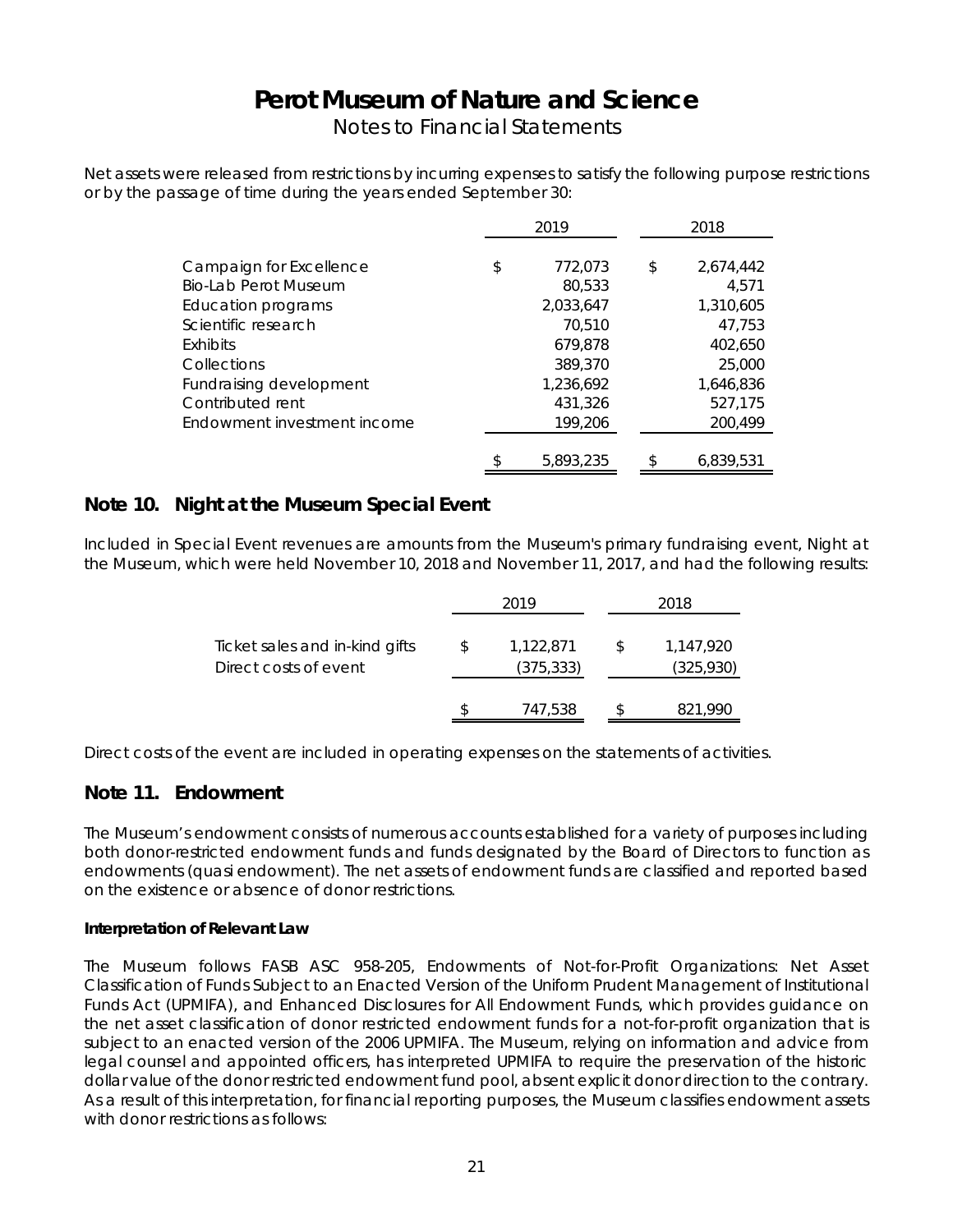Notes to Financial Statements

#### *Net Assets with Donor Restrictions*

Net assets with donor restrictions include the original historic dollar value of donor-restricted endowment assets, including any subsequent gifts and any required accumulations to be made in accordance with the donor gift instrument (mandatory capitalization) that are restricted in perpetuity. Net assets with donor restrictions also include unrealized gains and losses, realized gains and losses, and any accumulations made on donor-restricted endowment assets which are discretionary and not required by explicit donor restrictions (discretionary capitalization) until those amounts are appropriated for expenditure with the standard of care required by UPMIFA.

#### *Net Assets without Donor Restrictions*

Income from endowment assets which is explicitly directed by the donor to be used to support current operations is classified as net assets without donor restrictions.

Endowment net assets consist of the following at September 30:

|                                                                      | 2019                          |                            |                                |  |  |
|----------------------------------------------------------------------|-------------------------------|----------------------------|--------------------------------|--|--|
|                                                                      | Without donor<br>restrictions | With donor<br>restrictions | Total                          |  |  |
| Board designated endowment funds<br>Donor restricted endowment funds | 15,036,377<br>\$              | \$<br>9,050,298            | 15,036,377<br>\$<br>9,050,298  |  |  |
| Total endowed net assets                                             | 15,036,377                    | 9,050,298                  | 24,086,675                     |  |  |
|                                                                      |                               | 2018                       |                                |  |  |
|                                                                      | Without donor<br>restrictions | With donor<br>restrictions | Total                          |  |  |
| Board designated endowment funds<br>Donor restricted endowment funds | 15,417,871<br>\$              | \$<br>9,130,160            | 15,417,871<br>\$.<br>9,130,160 |  |  |
| Total endowed net assets                                             | 15,417,871                    | 9,130,160                  | 24,548,031                     |  |  |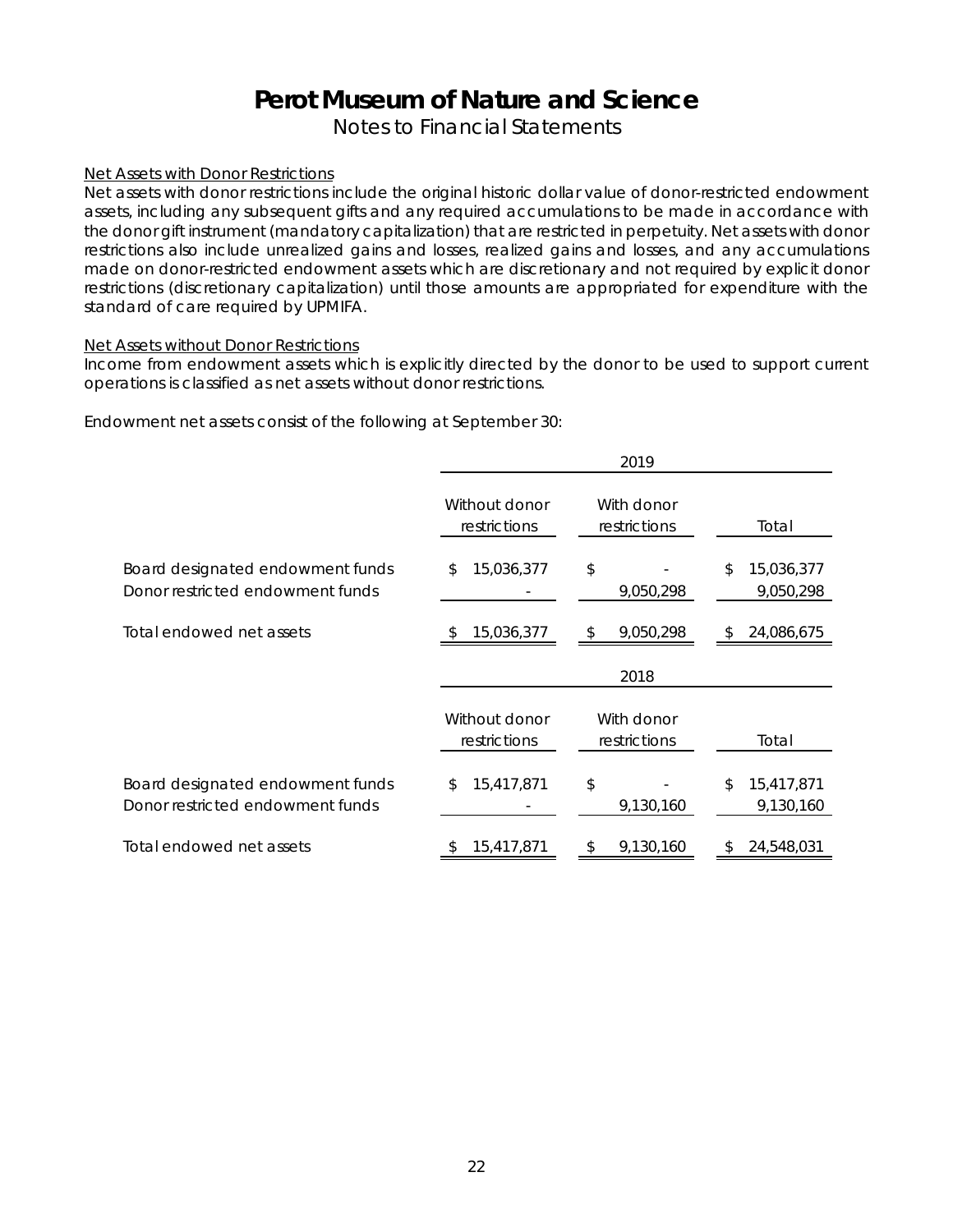Notes to Financial Statements

Changes in the endowment for the years ended September 30, 2019 and 2018 were as follows:

|                                                                                                                 | Without donor<br>restrictions                                   |    | With donor<br>restrictions                             |    | Total                                                      |
|-----------------------------------------------------------------------------------------------------------------|-----------------------------------------------------------------|----|--------------------------------------------------------|----|------------------------------------------------------------|
| Endowment, October 1, 2017<br>Investment income<br>Realized losses<br>Unrealized gains<br>Change in restriction | \$<br>14,670,807<br>72,295<br>45,474<br>1,097,126<br>(467, 831) | \$ | 8,756,073<br>31,921<br>20,533<br>522,132<br>(200, 499) | \$ | 23,426,880<br>104,216<br>66,007<br>1,619,258<br>(668, 330) |
| Endowment, September 30, 2018                                                                                   | 15,417,871                                                      |    | 9,130,160                                              |    | 24,548,031                                                 |
| Investment income<br>Realized losses<br>Unrealized gains<br>Change in restriction                               | 56,690<br>13,175<br>13,454<br>(464, 813)                        |    | 27,314<br>6,551<br>85,479<br>(199, 206)                |    | 84,004<br>19,726<br>98,933<br>(664, 019)                   |
| Endowment, September 30, 2019                                                                                   | \$<br>15,036,377                                                | \$ | 9,050,298                                              | \$ | 24,086,675                                                 |

From time to time, the fair value of assets associated with individual donor-restricted endowment accounts may fall below the level that the donor or UPMIFA requires the Museum to retain for perpetuity. A deficiency of this nature would be reported in net assets without donor restrictions. No individual donor-restricted endowment accounts fell below this threshold, and donor-restricted endowment funds contained no deficiency for the years ending September 30, 2019 and 2018.

#### *Return Objectives and Risk Parameters*

The Museum has adopted investment and spending policies that attempt to provide a predictable stream of funding to programs and scholarships supported by endowment while seeking to maintain the real purchasing power of the endowment. Endowment assets are invested to yield a level of return to meet the objectives of the fund while adhering to a prudent level of risk.

#### *Strategies Employed for Achieving Objectives*

The Museum investment objective is to earn inflation-offsetting returns that preserve the real value of the assets and where possible earn enhanced returns to achieve the spending objectives of the operations supported by the endowments. The endowment assets are invested in a diversified investment portfolio designed to achieve a balance of income and growth objectives within prudent risk constraints.

#### *Spending Policy and How Investment Objectives Relate to Spending Policy*

In accordance with UPMIFA, the Museum considers the following factors in making a determination to appropriate or accumulate donor-restricted endowment funds:

- 1. The duration and preservation of the fund;
- 2. The purposes of the donor-restricted endowment fund;
- 3. General economic conditions;
- 4. The possible effect of inflation and deflation;
- 5. The expected total return from income and the appreciation of investments;
- 6. Other resources of the Museum; and
- 7. The investment policies of the Museum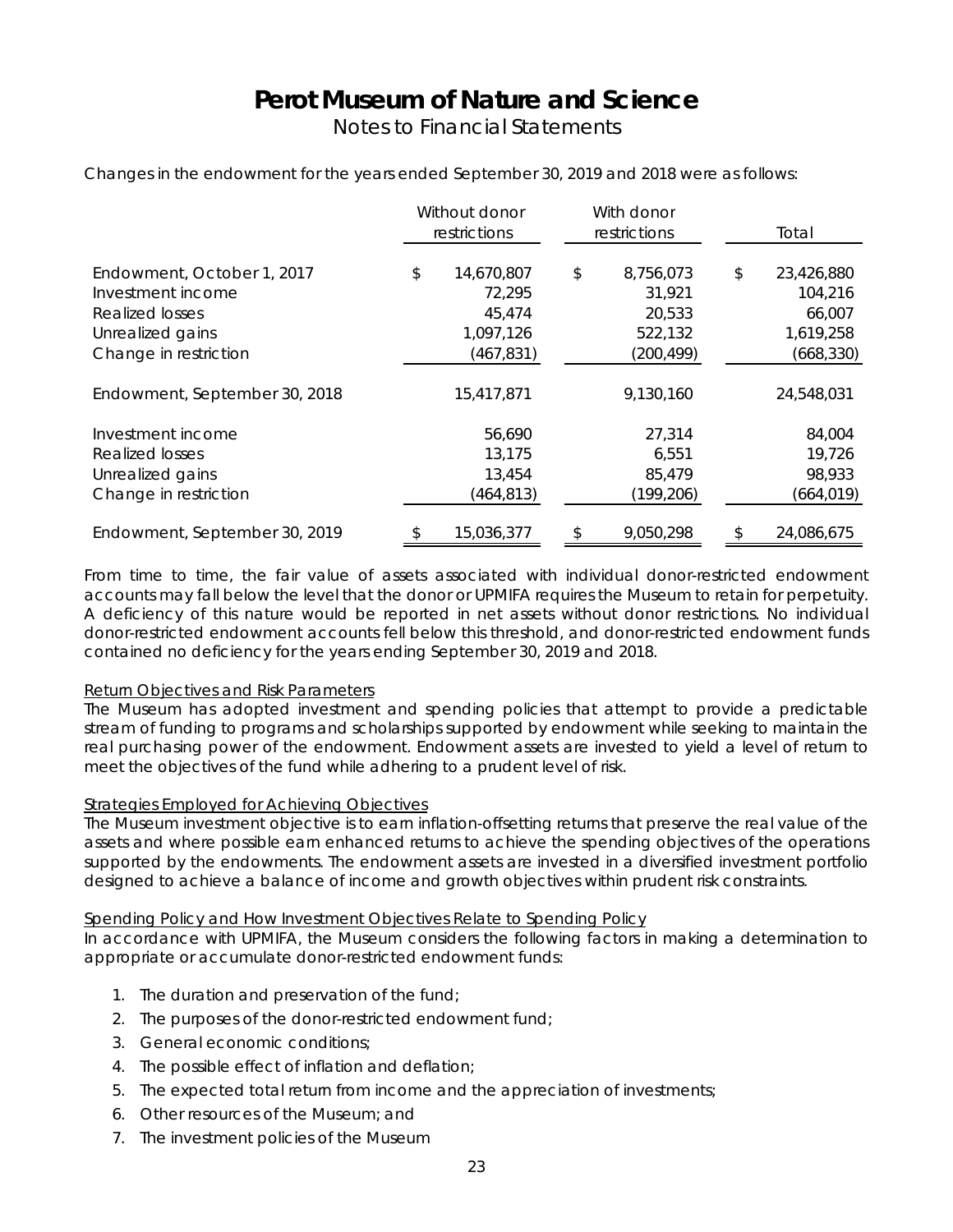Notes to Financial Statements

After maintaining the real value of the permanent endowment funds, any remainder of total return is available for appropriation. The Museum appropriates investment earnings, as considered prudent, to meet the Museum's long term and short term needs, present and anticipated financial requirements, and expected total return on its investments, price level trends, and general economic conditions.

### **Note 12. Commitments and Contingencies**

Total lease expense was approximately \$2,519,603 in 2019 and \$2,405,000 in 2018.

Lease expense does not include in-kind rent in the amount of \$623,025. The Museum renewed the lease agreement in 2018 to use the building at Fair Park through February 2020. The Museum has recorded a contribution receivable for the estimated value of the remaining benefit to be provided until the end of its lease agreement in February 2020.

The Museum entered into a 20 year lease of a parking lot beginning in January 2012 with the City of Dallas. The lease calls for minimum annual payments of \$388,500. The agreement also calls for additional rent based upon collections, as defined in the agreement. The agreement also allows for two 10-year lease extensions. The lease is being expensed in the Museum's financial statements in level amounts over the lease terms.

Scheduled minimum payments under leases is as follows at September 30, 2019:

| Year Ending         |               |
|---------------------|---------------|
| September 30,       |               |
|                     |               |
| 2020                | \$<br>400,500 |
| 2021                | 400,500       |
| 2022                | 392,500       |
| 2023                | 388,500       |
| 2024                | 388,500       |
| 2025 and thereafter | 2,816,625     |
|                     |               |
|                     | 4,787,125     |

### **Note 13. Concentrations**

At September 30, 2019, the Museum had outstanding pledges due from three donors that accounted for approximately 74% of contributions receivable. At September 30, 2018, the Museum had outstanding pledges due from three donors that accounted for approximately 90% of contributions receivable.